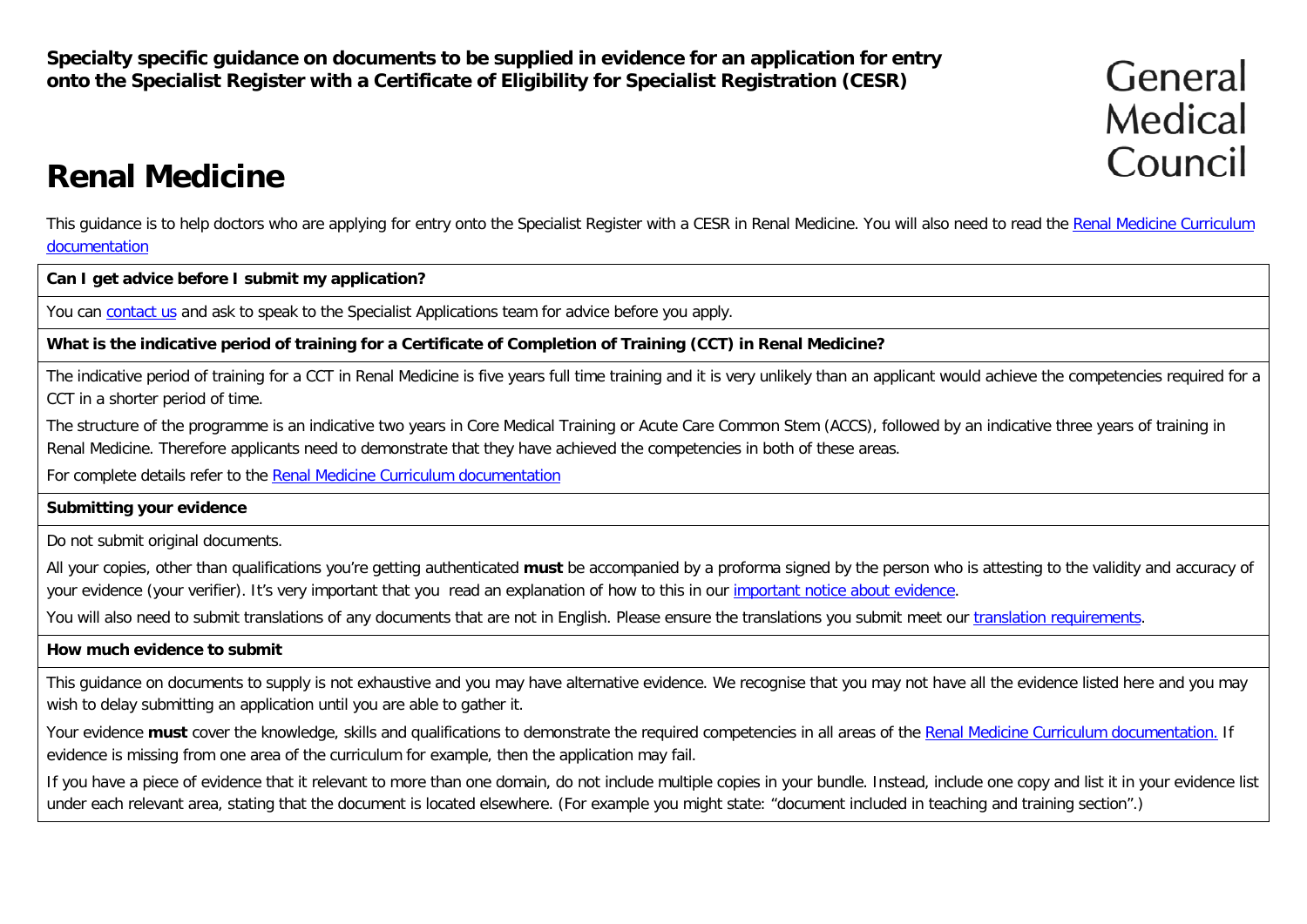

#### **Anonymising your evidence**

**It is important that you anonymise your evidence before you submit it to us. You must remove:**

- All patient identifying details
- Details of patients' relatives
- Details of colleagues that you have assessed, written a reference for, or who have been involved in a complaint you have submitted.

This includes:

- Names (first and last)
- Addresses
- Contact details such as phone numbers or email addresses
- **NHS** numbers
- Other individual patient numbers
- GMC numbers

#### **This is the specialty specific guidance for Renal Medicine**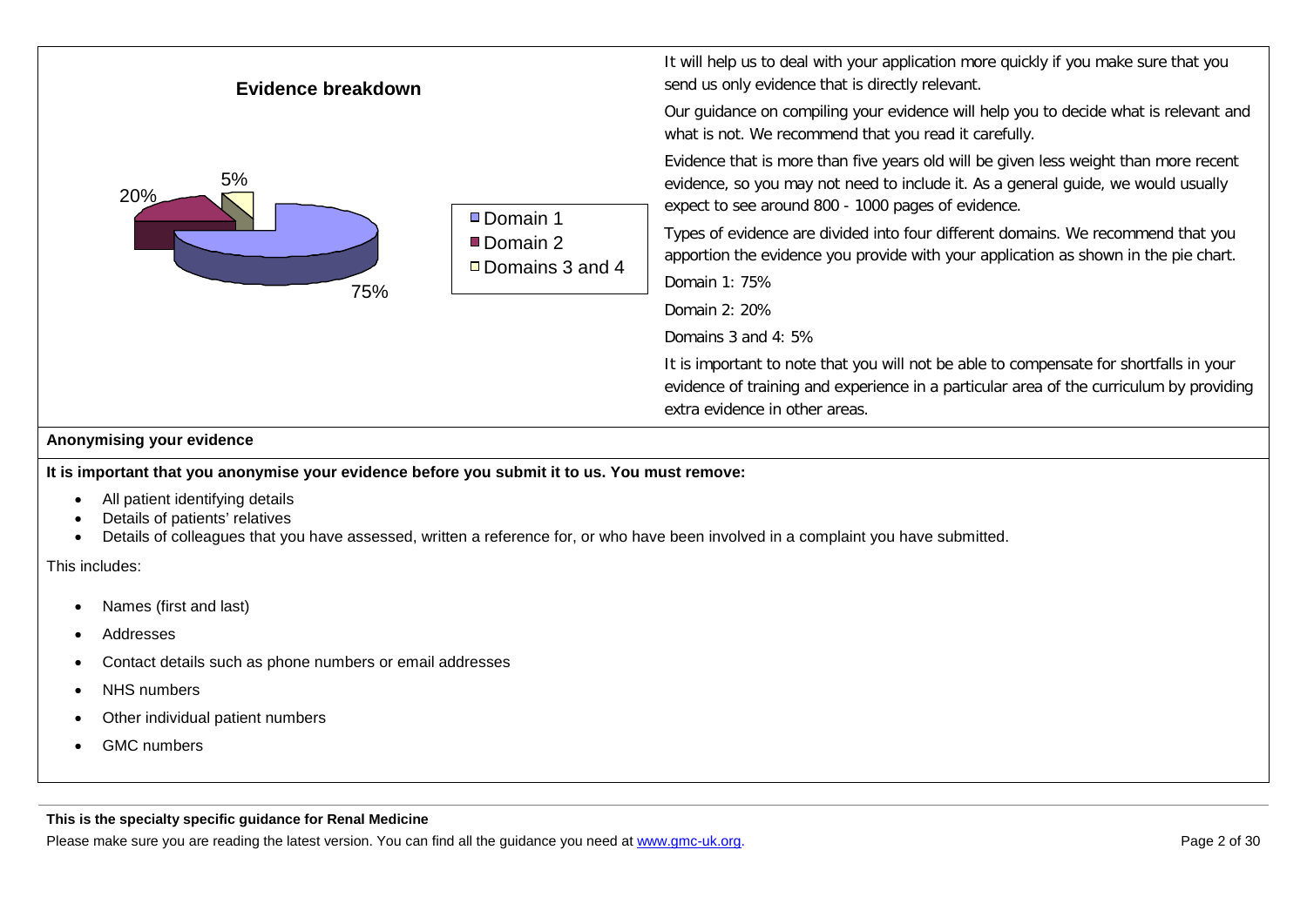The following details don't need to be anonymised:

- Gender
- Date of birth

It is your responsibility to make sure that your evidence has been anonymised. Evidence which has not been anonymised will be returned to you. More information can be found on our [website.](http://www.gmc-uk.org/doctors/24769.asp)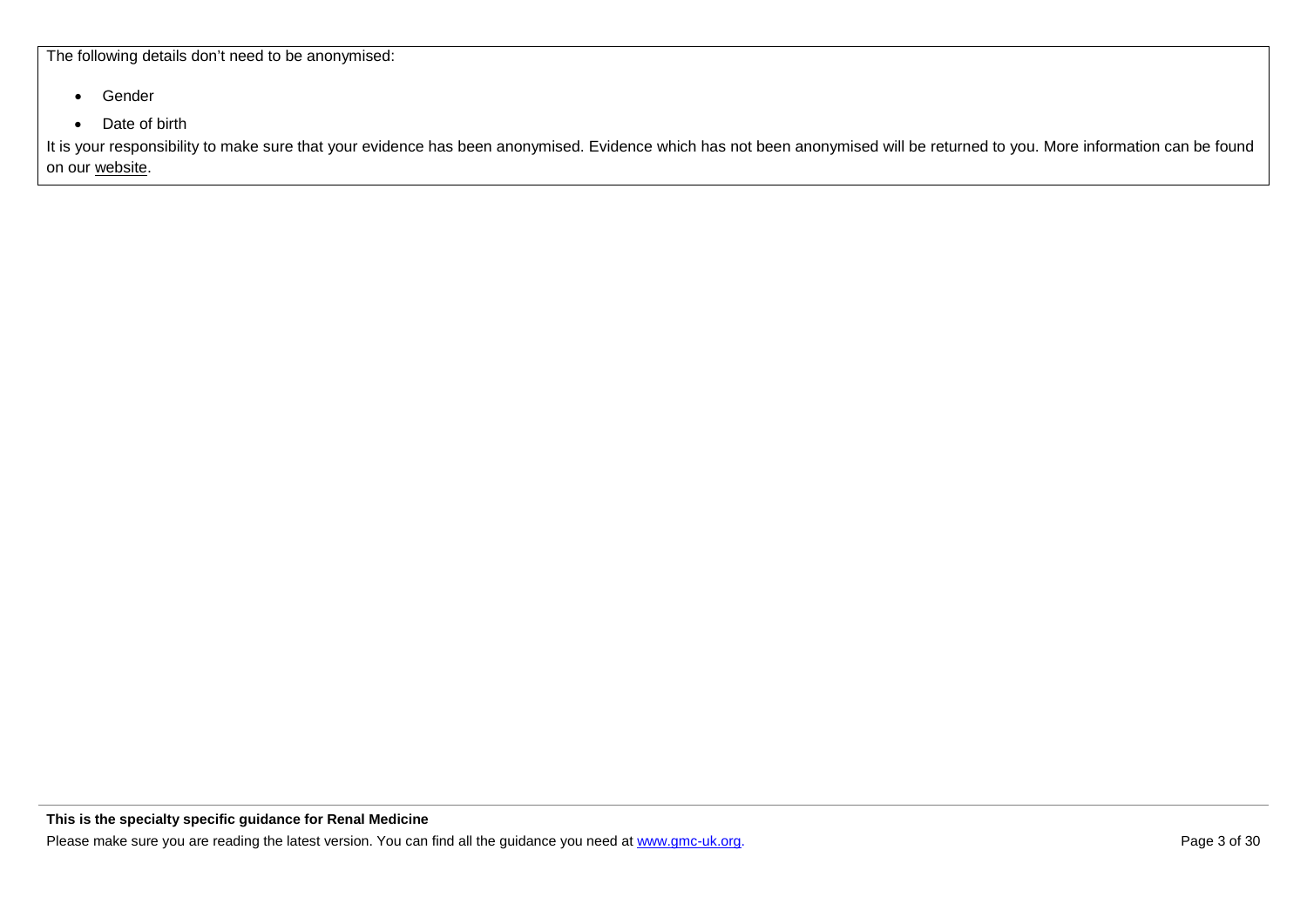## **Qualifications**

| Primary medical qualification (PMQ) | If you hold full registration with us, you do not need to submit your PMQ as we saw it when we assessed your<br>application for registration.                                                                                                                                                                                   |
|-------------------------------------|---------------------------------------------------------------------------------------------------------------------------------------------------------------------------------------------------------------------------------------------------------------------------------------------------------------------------------|
|                                     | If you do not hold registration, you will need to have your primary medical qualification independently<br>verified by ECFMG before we can grant you full registration with a licence to practise.                                                                                                                              |
|                                     | You can find out more about primary source verification on our website.                                                                                                                                                                                                                                                         |
|                                     | You only need to get your primary medical qualification verified by ECFMG. The rest of your evidence should be<br>verified in line with our quidance.                                                                                                                                                                           |
| Specialist medical qualification(s) | Please provide an authenticated copy of any specialist medical qualifications you hold.                                                                                                                                                                                                                                         |
|                                     | For College examinations the College may confirm details of any examinations you have undertaken.                                                                                                                                                                                                                               |
|                                     | Applicants must demonstrate an appropriate test of knowledge to that required for the CCT which is the Specialty<br>Certificate Examination in Nephrology.                                                                                                                                                                      |
|                                     | The College has curricula and syllabi for the following:                                                                                                                                                                                                                                                                        |
|                                     | A Competency Based Curriculum for Specialty Training in Renal Medicine.<br>$\bullet$                                                                                                                                                                                                                                            |
|                                     | If your Specialist qualification is covered by this document then curricula/syllabi do not need to be submitted with<br>your application.                                                                                                                                                                                       |
|                                     | There are no qualifications from outside Europe that enable automatic entry to the Specialist Register in any<br>specialty. An evaluation is made based on an applicant's whole career and therefore two applicants with the same<br>qualifications but different training and/or experience may not receive the same decision. |
|                                     | Please list unsuccessful attempts at examinations (where you have not subsequently been successful) in the<br>application form.                                                                                                                                                                                                 |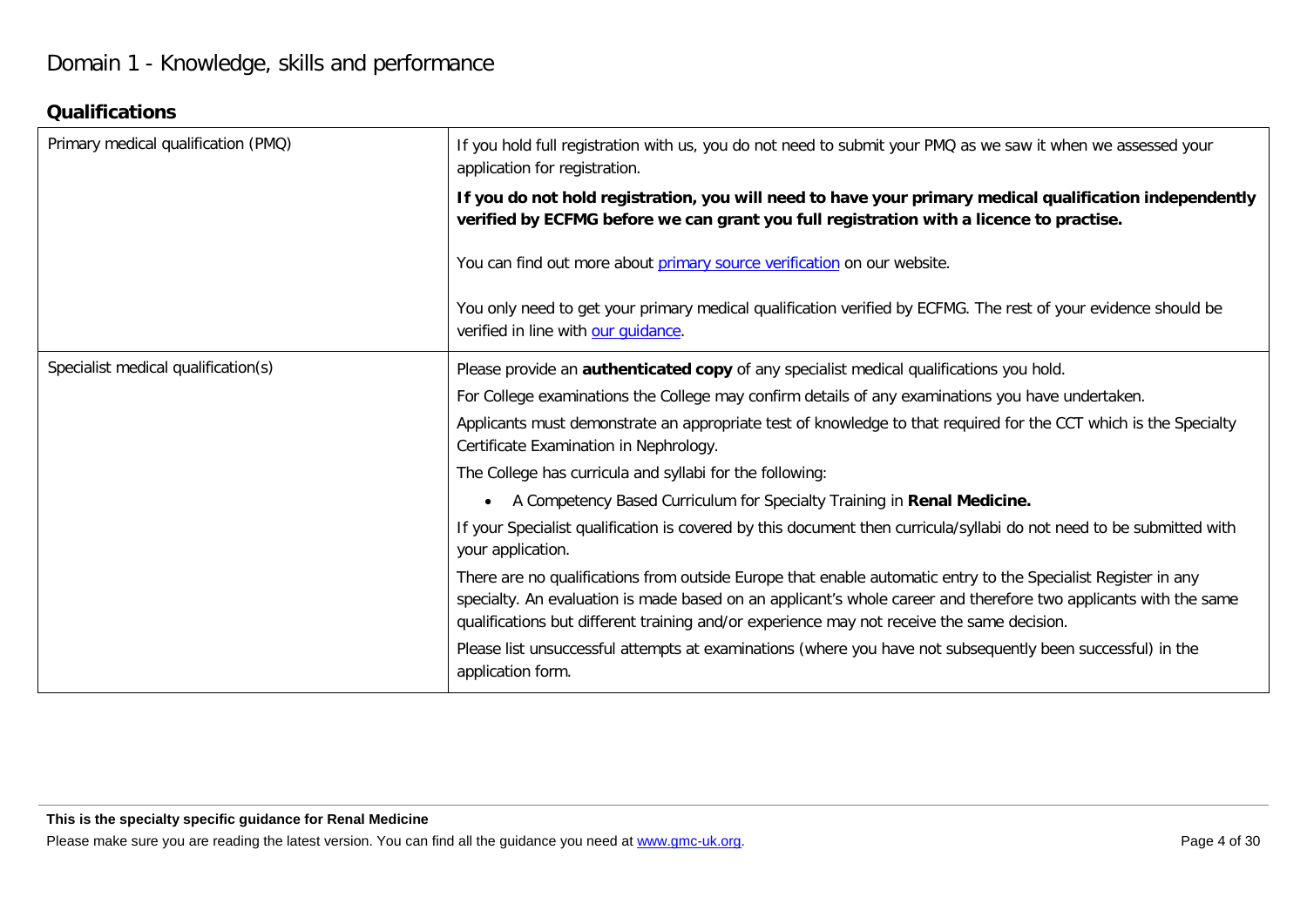| Curriculum or syllabus (if undertaken outside the UK) | Please provide a copy of your curriculum or syllabus.                                                                                                                                                                                                     |
|-------------------------------------------------------|-----------------------------------------------------------------------------------------------------------------------------------------------------------------------------------------------------------------------------------------------------------|
|                                                       | This should include the requirements of the qualification and must relate to the specialty in which you are applying.<br>The curriculum or syllabus (including assessment methods) must be the one that was in place when you undertook<br>your training. |
|                                                       | If a formal curriculum or syllabus (including assessment methods) is not available please provide a letter from the<br>awarding body outlining the content of the training programme or examination.                                                      |
|                                                       | For qualifications, we will look to evaluate:                                                                                                                                                                                                             |
|                                                       | where the curriculum covers areas of the CCT curriculum<br>$\bullet$                                                                                                                                                                                      |
|                                                       | the complexity of the work undertaken<br>$\bullet$                                                                                                                                                                                                        |
|                                                       | how examinations are evaluated or quality assured (external assessment).<br>$\bullet$                                                                                                                                                                     |
|                                                       | The JRCPTB does not currently have any of documents relating to overseas training programmes and therefore<br>applicants must supply these.                                                                                                               |
| Specialist registration outside the UK                | Please provide an <b>authenticated copy</b> of details of the registration requirements of that authority.                                                                                                                                                |
|                                                       | This will demonstrate what is expected of a registrant by that authority and how your application for registration was<br>evaluated.                                                                                                                      |
|                                                       | The JRCPTB does not currently have any of documents relating to specialist registration outside the UK and<br>therefore applicants must supply these.                                                                                                     |
| Honours and prizes                                    | Please provide copies of certificates or letters showing what the prize or honour was for, including the selection and<br>eligibility criteria and pool of eligible individuals.                                                                          |
|                                                       | Where you have not provided evidence of success in an examination that is a requirement of the CCT curriculum,<br>evidence in this area may contribute to your demonstration of equivalent knowledge.                                                     |
| Other relevant qualifications and certificates        | Please provide copies of certificates.<br>For example: degrees or diplomas in relevant areas such as management, business, IT, communication, education or<br>law.                                                                                        |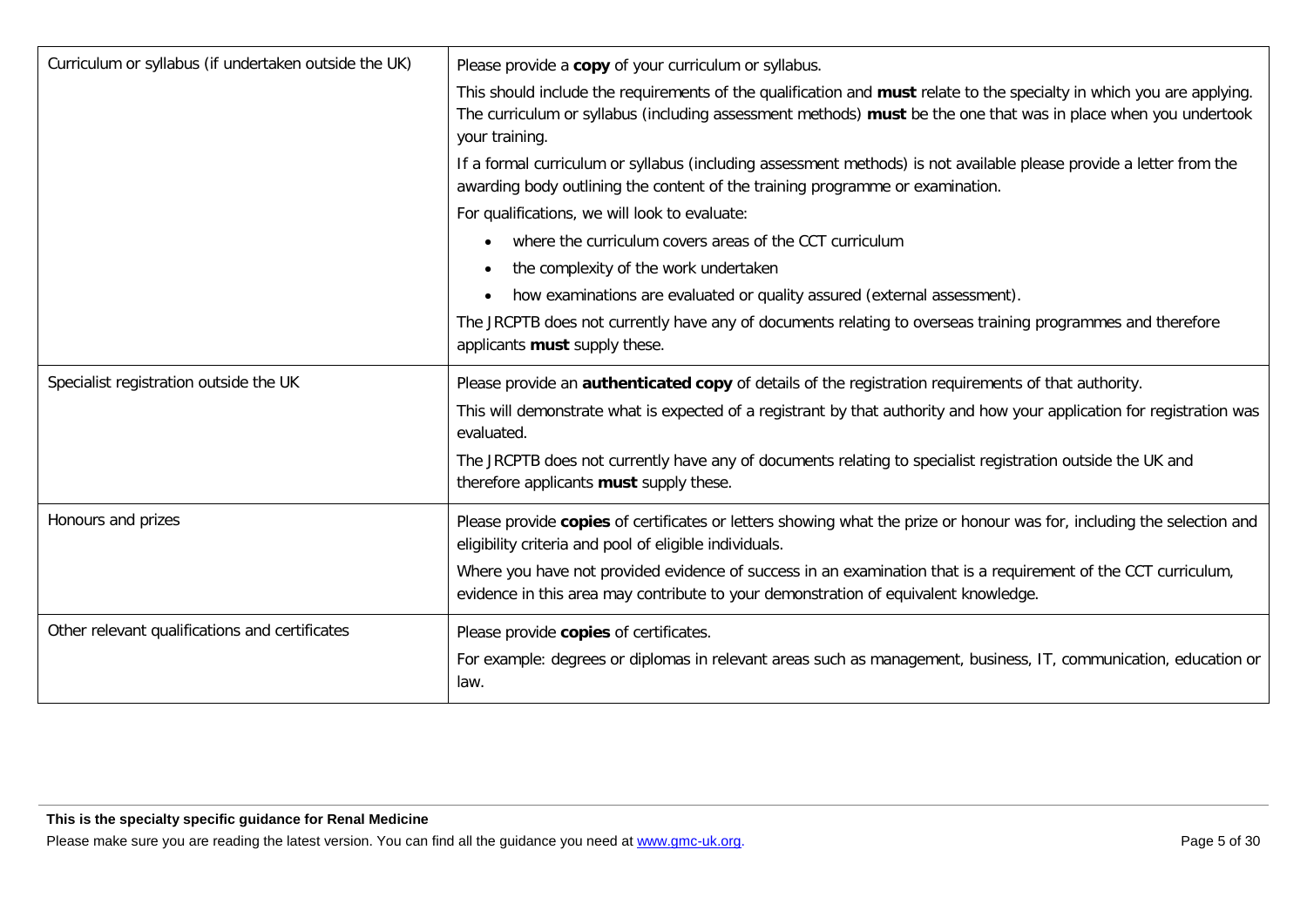## **Assessments and appraisals**

| Appraisals and assessments            | Please provide copies of the evidence required in this area.                                                                                                                                                                                                                                                                                                                                                                                                                                                                                 |
|---------------------------------------|----------------------------------------------------------------------------------------------------------------------------------------------------------------------------------------------------------------------------------------------------------------------------------------------------------------------------------------------------------------------------------------------------------------------------------------------------------------------------------------------------------------------------------------------|
|                                       | For non training posts you should provide evidence of ongoing evaluation of your performance.                                                                                                                                                                                                                                                                                                                                                                                                                                                |
|                                       | This may take the format of formal appraisals by the department head or line manager (clinical director, medical<br>director, professor).                                                                                                                                                                                                                                                                                                                                                                                                    |
|                                       | For those applicants working in independent practice it is recommended that at least one employer Appraisal is<br>undertaken and summary documentation of this submitted with the application. Those working in a NHS or managed<br>environment should submit evidence of annual appraisals. Where an applicant is not based in the UK alternative<br>forms of appraisal are strongly advised.                                                                                                                                               |
|                                       | In the UK, a revalidation or appraisal portfolio would be appropriate (if it is completed retrospectively less weight will<br>be given to the information provided).                                                                                                                                                                                                                                                                                                                                                                         |
|                                       | Alternative evidence may include letters (written at the time) commenting on your performance. In addition where<br>no formal appraisal or assessment forms are available you must provide information on the method of career review<br>or progression There are many different forms of assessment which form part of the various CCT curricula. Many of<br>these tools are available for those not in training to use.                                                                                                                    |
| RITAs, ARCPs and training assessments | Formal records of assessment have been in place in the UK since 1996 (for posts of Registrar, Specialist Registrar,<br>and Specialty Registrar). If you have undertaken training in the UK in these grades you should provide a copy of<br>your formal records. In addition if you held any of these approved training posts (except locum posts), please<br>provide evidence of your training number.                                                                                                                                       |
|                                       | If you have undertaken training outside the UK you must provide evidence of formal periodic assessment during<br>your training. This evidence must have been completed at the time the training was undertaken (if it is completed<br>retrospectively less weight will be given to the information provided). If you do not supply formal assessment<br>documents, you must provide the curriculum to demonstrate how you were assessed. A detailed letter of<br>verification from an educational supervisor would satisfy this requirement. |
|                                       | If that training was recognised by relevant authorities outside the UK please provide evidence and recognition<br>standards.                                                                                                                                                                                                                                                                                                                                                                                                                 |
|                                       | If areas for development were highlighted please provide evidence to demonstrate that you have subsequently<br>addressed them There are many different forms of assessment which form part of the CCT curriculum. Many of<br>these tools are available for those not in training to use.                                                                                                                                                                                                                                                     |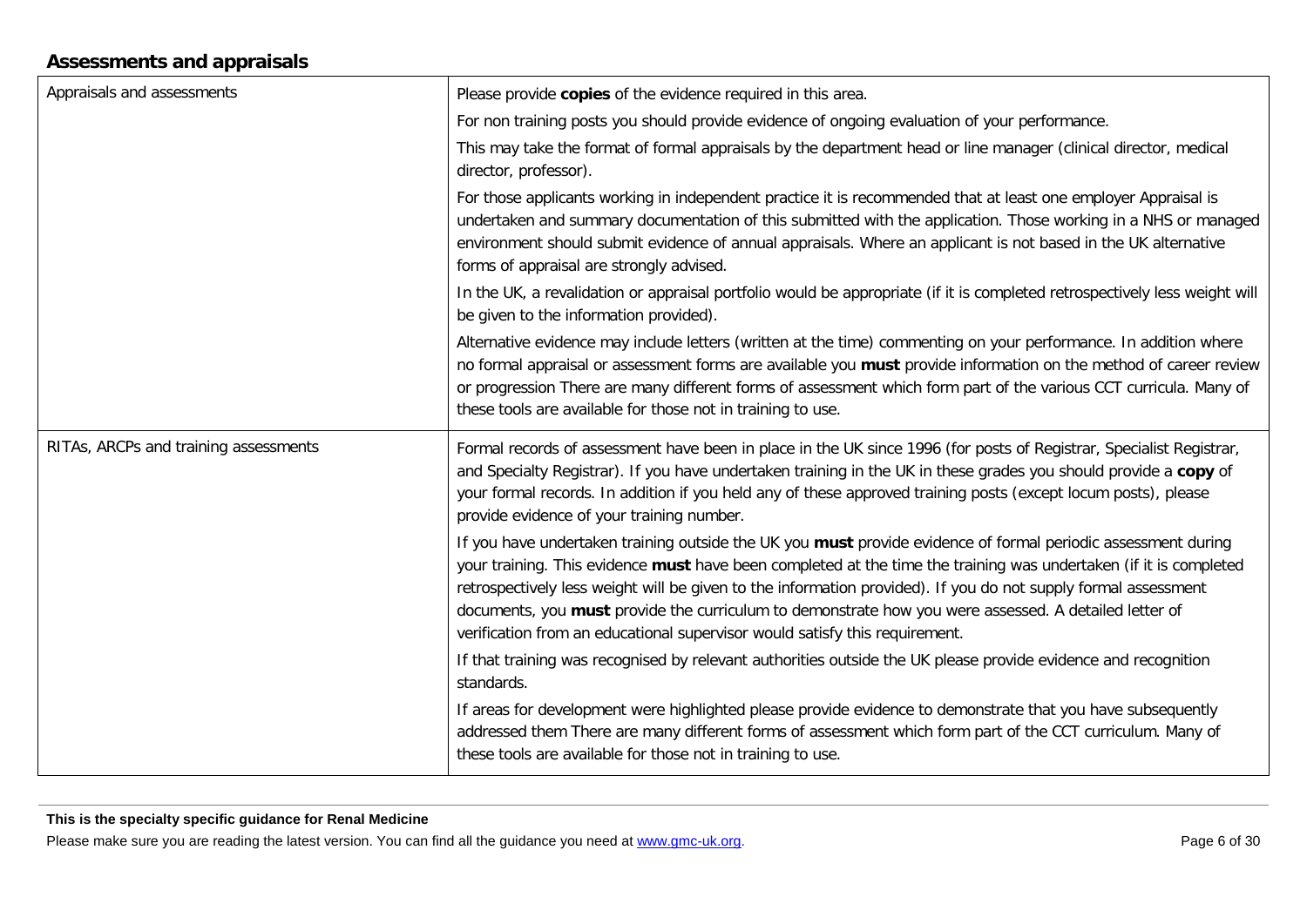| 360° and multi-source feedback          | You may wish to supply evidence of feedback from colleagues of all levels (peers, nursing, auxiliary staff, patients,<br>management) completed at the time and may be in the format of letters, references for posts applied for etc. |
|-----------------------------------------|---------------------------------------------------------------------------------------------------------------------------------------------------------------------------------------------------------------------------------------|
| Awards and discretionary points letters | You must provide copies of certificates and letters.                                                                                                                                                                                  |
| Personal development plans (PDP)        | For details of what to include please see NHS appraisal information                                                                                                                                                                   |
|                                         | You must also provide evidence of review of your PDP at appraisal. PDPs normally form part of your annual<br>appraisal system and you should submit them with appraisal documentation.                                                |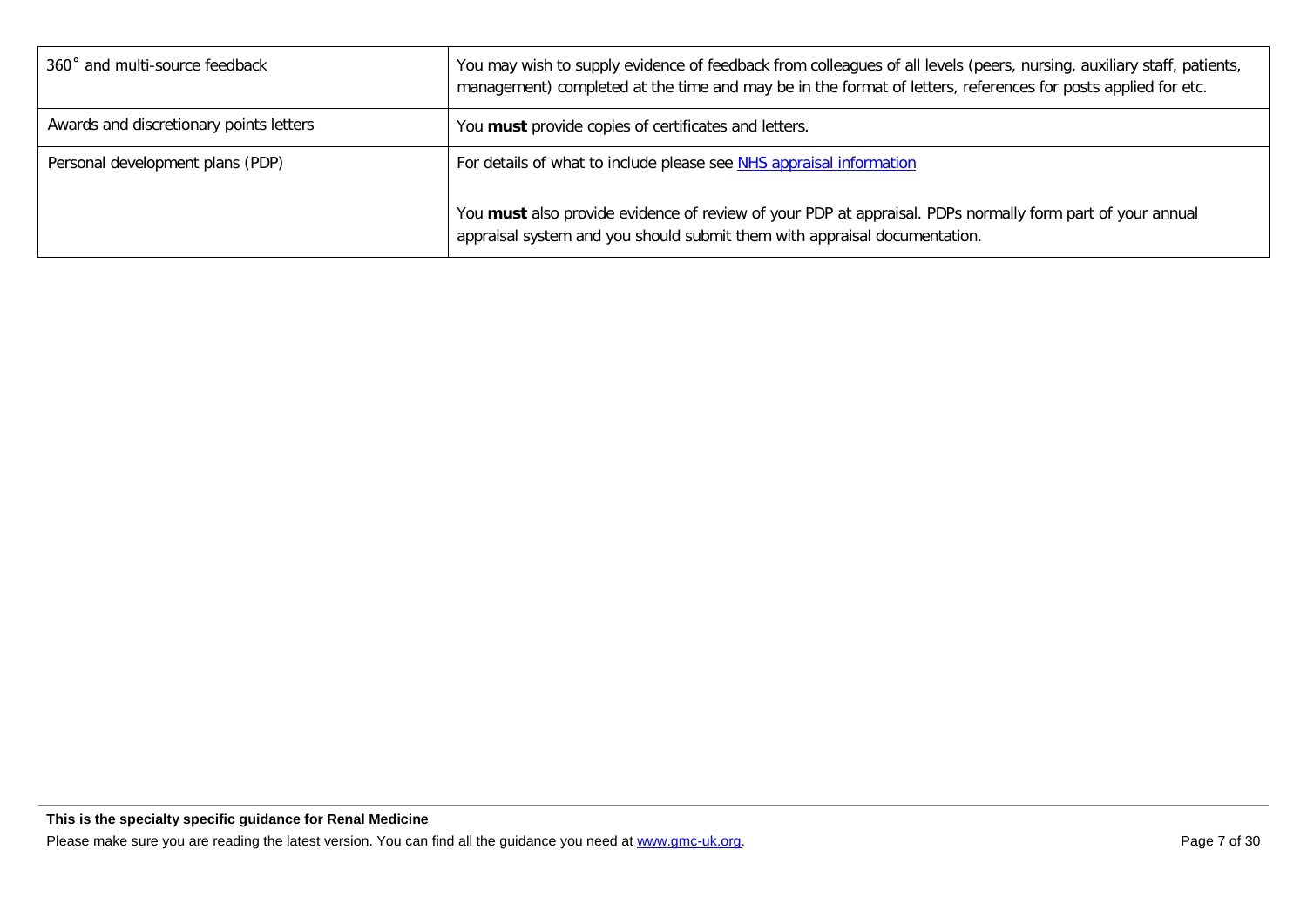### **Logbooks, records of daily clinical practice and portfolios**

The evidence you supply here **must** demonstrate that you have achieved **all** the requirements and competencies as set down in the CCT curriculum for your specialty.

Where you have, for a substantial period of time, worked in a specialised area, you should submit evidence that at one stage in your career you achieved the requirements and competencies of the curriculum for your specialty and that have maintained these skills. You will also need to provide evidence that your current specialised practice allows you to meet all of the requirements of [Good Medical Practice](http://www.gmc-uk.org/guidance/good_medical_practice.asp).

| Logbooks | Photocopies of operating lists and theatre record books are not satisfactory evidence of procedures. If you did not<br>complete a logbook at the time you undertook the procedures, you should create a logbook from the information<br>you have. It should contain the following information: |
|----------|------------------------------------------------------------------------------------------------------------------------------------------------------------------------------------------------------------------------------------------------------------------------------------------------|
|          | only procedures that you were personally involved in<br>$\bullet$                                                                                                                                                                                                                              |
|          | age and gender<br>$\bullet$                                                                                                                                                                                                                                                                    |
|          | date of the procedure<br>$\bullet$                                                                                                                                                                                                                                                             |
|          | full name of the procedure<br>$\bullet$                                                                                                                                                                                                                                                        |
|          | your role in the procedure (assisted, performed personally, performed under direct supervision of someone<br>more senior, supervised a junior)                                                                                                                                                 |
|          | any critical incidents<br>$\bullet$                                                                                                                                                                                                                                                            |
|          | name of the hospital or clinic where procedure was performed<br>$\bullet$                                                                                                                                                                                                                      |
|          | outcomes data.<br>$\bullet$                                                                                                                                                                                                                                                                    |
|          | For guidance on the most appropriate format for your logbook please refer to www.jrcptb.org.uk where you can<br>obtain a copy of the electronic logbook                                                                                                                                        |
|          | For those who have not completed a log book as they have gone along (although this is not advisable), should<br>provide educational supervisor reports, evidence of completed WPBAs and courses attended.                                                                                      |
|          | Those that have been working less than full time should demonstrate (normally through their log book) that they<br>have undertaken pro rata duties including on-call and other out of hours commitments) required of their full-time<br>colleagues.                                            |
|          | It is important that these cover the full range of the curriculum demonstrating the breadth and depth of the<br>specialty. This may mean that you have to go back further than 5 years.                                                                                                        |
|          | All evidence in this area must be anonymised for individual patient data.                                                                                                                                                                                                                      |
|          | All patient names (first and last), contact details (including full address) and any patient ID numbers (such as                                                                                                                                                                               |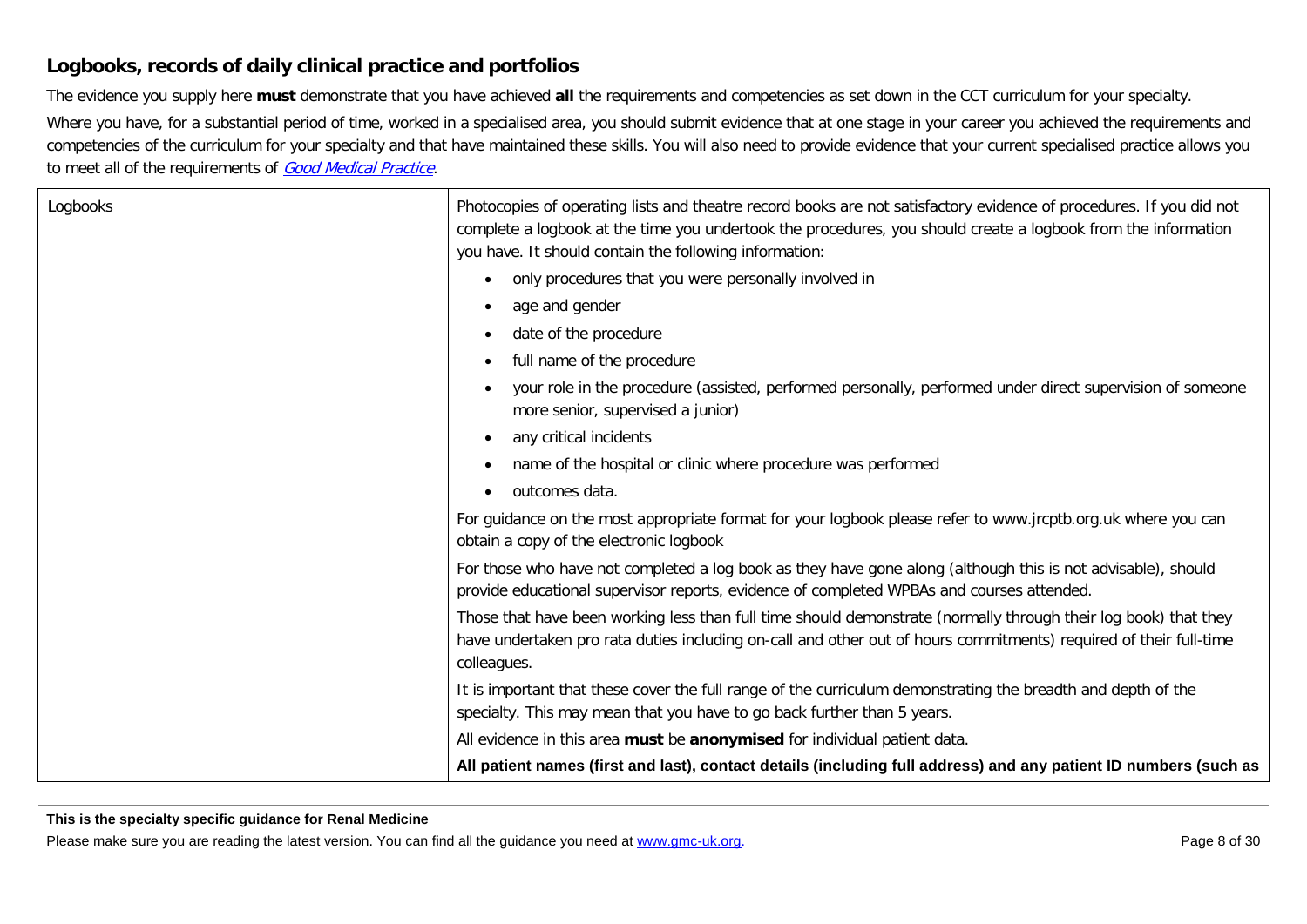|                                                                                        | NHS numbers or hospital numbers) must be removed from your evidence before you submit it to us.                                                                                                                                                                                                                                                                                                                                                                                                                                                                              |
|----------------------------------------------------------------------------------------|------------------------------------------------------------------------------------------------------------------------------------------------------------------------------------------------------------------------------------------------------------------------------------------------------------------------------------------------------------------------------------------------------------------------------------------------------------------------------------------------------------------------------------------------------------------------------|
| Consolidation, cumulative data sheets, summary lists<br>and annual caseload statistics | You should provide a summary of the total numbers for the various procedures listed in the logbook. This should be<br>completed annually and include your role in the procedure.<br>It is important that the logbooks cover the full range of the curriculum demonstrating the breadth and depth of the<br>specialty. This may mean that you have to go back further than five years.<br>All evidence in this area must be anonymised for individual patient data.                                                                                                           |
| Medical reports                                                                        | You should provide examples across the breadth of your practice following the Academy of Medical Royal Colleges<br>and NHS agreed format:<br>Standards for the clinical structure and content of patient records<br>You can use these to demonstrate:<br>your involvement or role in cases<br>the types and complexity of cases you are involved in<br>your handling of patient paperwork<br>your respect and protection of confidential information<br>triangulation with logbook information.<br>All evidence in this area must be anonymised for individual patient data. |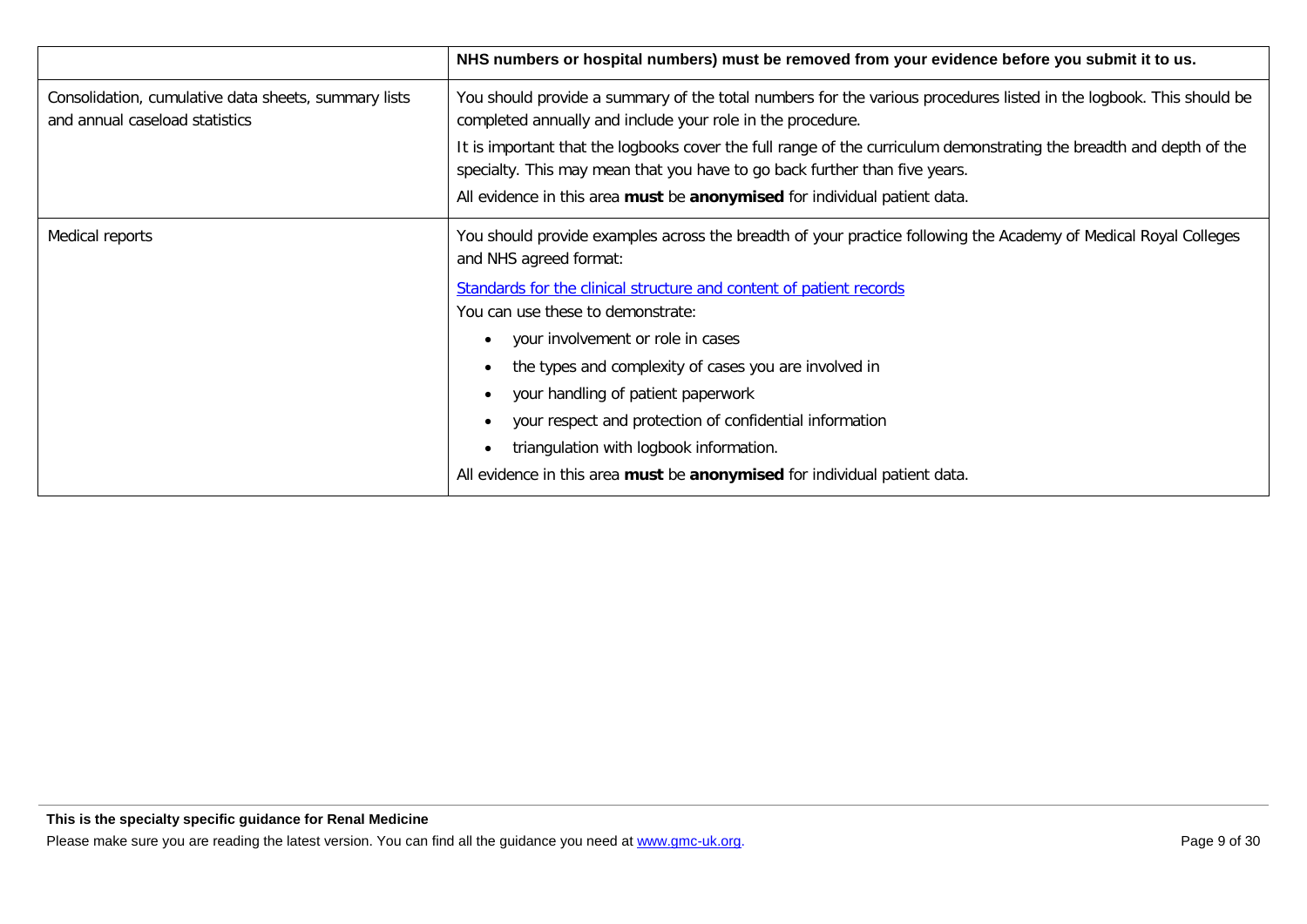| Case histories                               | Case histories that you provide should include:                                                                                                                           |
|----------------------------------------------|---------------------------------------------------------------------------------------------------------------------------------------------------------------------------|
|                                              | dates                                                                                                                                                                     |
|                                              | diagnosis                                                                                                                                                                 |
|                                              | nature of your involvement in the management of the case                                                                                                                  |
|                                              | which curriculum competencies were involved.                                                                                                                              |
|                                              | You can use these to demonstrate:                                                                                                                                         |
|                                              | your involvement or role in cases<br>$\bullet$                                                                                                                            |
|                                              | the types and complexity of cases you are involved in<br>$\bullet$                                                                                                        |
|                                              | your handling of patient paperwork                                                                                                                                        |
|                                              | your respect and protection of confidential information<br>$\bullet$                                                                                                      |
|                                              | triangulation with logbook information.                                                                                                                                   |
|                                              | All evidence in this area must be anonymised for individual patient data.                                                                                                 |
| Referral letters discussing patient handling | Please provide a variety of copies of letters to cover all aspects of your work and to demonstrate the breadth of your<br>practice. This may include examples of letters: |
|                                              | requesting a second opinion                                                                                                                                               |
|                                              | advising clinical colleagues or answering particular questions regarding patient management<br>٠                                                                          |
|                                              | from clinical colleagues regarding applicants involvement in patient management.<br>$\bullet$                                                                             |
|                                              | You can use these to demonstrate:                                                                                                                                         |
|                                              | your involvement or role in cases<br>$\bullet$                                                                                                                            |
|                                              | the types and complexity of cases you are involved in<br>٠                                                                                                                |
|                                              | your relationship with your colleagues in other disciplines                                                                                                               |
|                                              | your handling of patient paperwork<br>٠                                                                                                                                   |
|                                              | your recognition of the limits of your professional competence                                                                                                            |
|                                              | your respect and protection of confidential information.<br>٠                                                                                                             |
|                                              | All evidence in this area must be anonymised for individual patient data.                                                                                                 |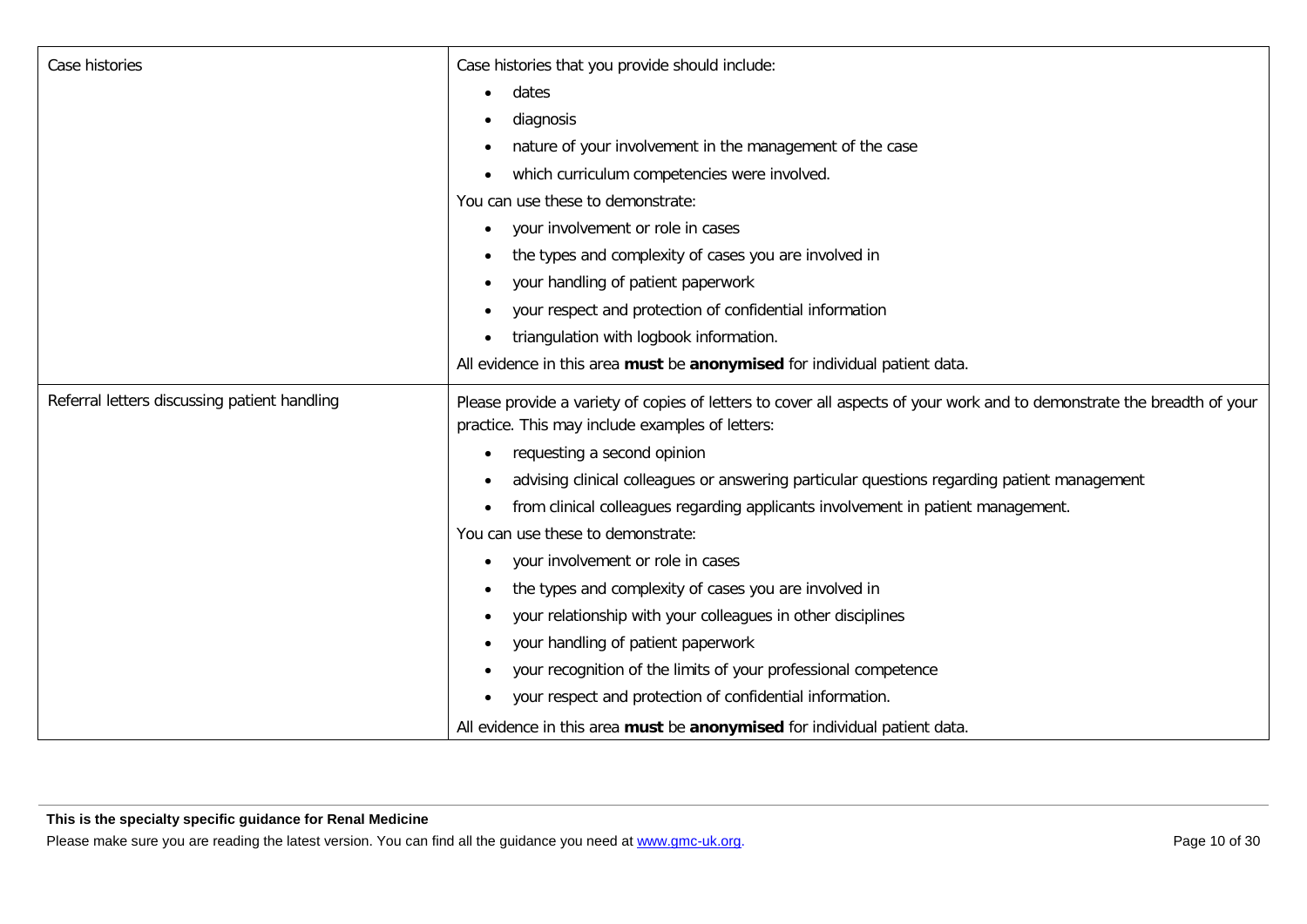| <b>Patient lists</b>                                                          | You may wish to include copies of patient lists. You can use these to demonstrate:<br>your involvement or role in cases<br>$\bullet$<br>the types and complexity of cases you are involved in<br>your participation in teaching and training (where you are supervising a junior colleague)<br>٠<br>the volume of cases you undertake<br>٠<br>triangulation with rota, timetable and job plan information<br>٠<br>triangulation with logbook information.<br>All evidence in this area must be anonymised for individual patient data. |
|-------------------------------------------------------------------------------|----------------------------------------------------------------------------------------------------------------------------------------------------------------------------------------------------------------------------------------------------------------------------------------------------------------------------------------------------------------------------------------------------------------------------------------------------------------------------------------------------------------------------------------|
| Departmental (or trust) workload statistics and annual<br>caseload statistics | You can use these to demonstrate:<br>the size of the hospital in which you work<br>$\bullet$<br>the volume of work undertaken within your trust and the percentage that you undertake<br>$\bullet$<br>the range of work that you undertake and that is undertaken within your trust<br>$\bullet$<br>triangulation with logbook information<br>$\bullet$                                                                                                                                                                                |
| Rotas, timetables and job plans                                               | Where you have undertaken a number of roles provide details for each post or role. You can use these documents to<br>demonstrate:<br>details of clinical and non-clinical duties you undertake<br>٠<br>your on-call commitment<br>your participation in meetings and teaching<br>$\bullet$<br>triangulation with logbook information.                                                                                                                                                                                                  |
| Courses relevant to curriculum                                                | Time to be made available for formal courses is encouraged, subject to local conditions of service. Examples include<br>management courses and communication courses.<br>Any overseas courses will be evaluated in line with UK courses.                                                                                                                                                                                                                                                                                               |
| Portfolios (electronic or revalidation)                                       | Do not submit your whole portfolio. You need to separate the evidence in it and submit that under the correct<br>headings as set out in this guidance.                                                                                                                                                                                                                                                                                                                                                                                 |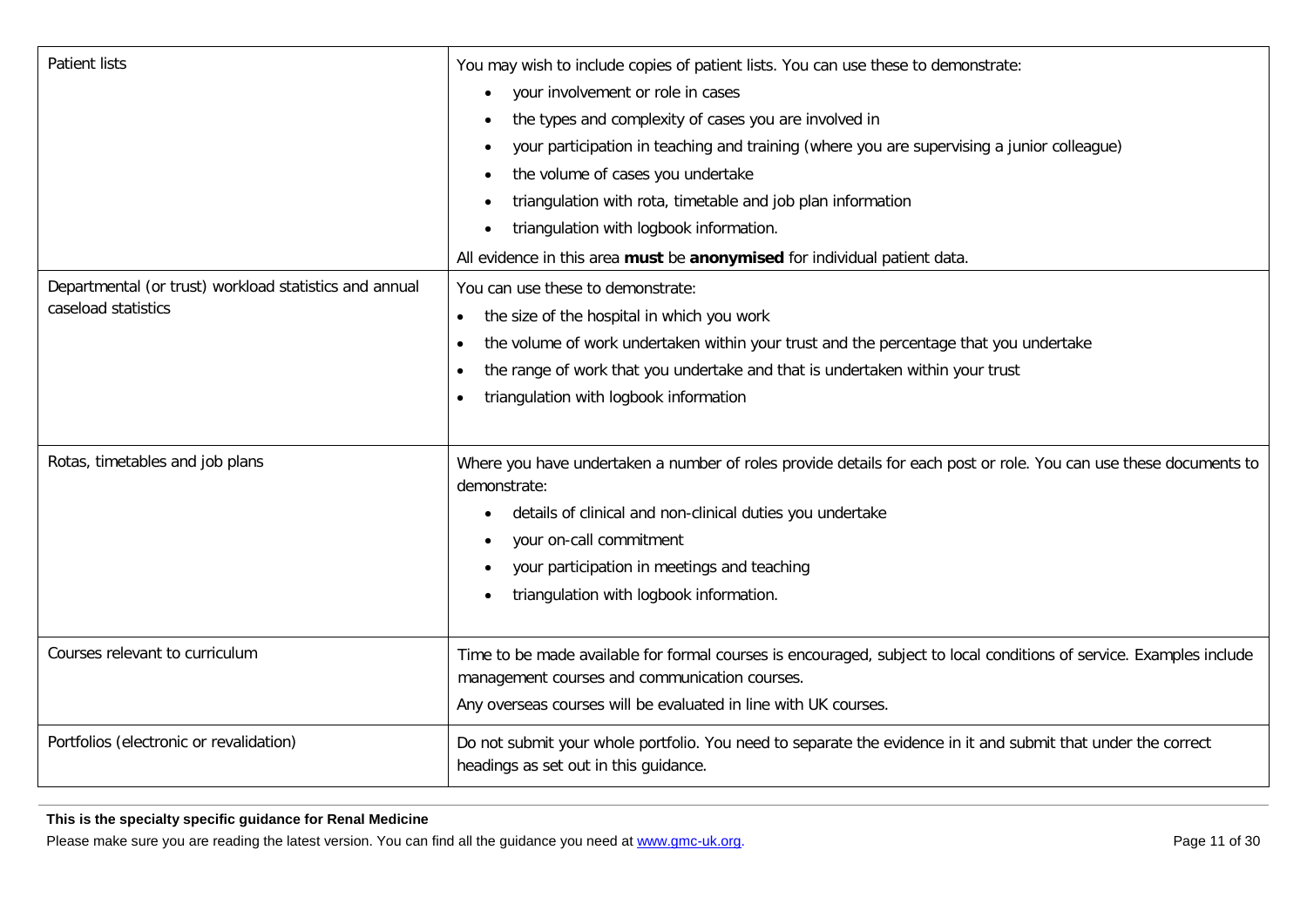**This is the specialty specific guidance for Renal Medicine**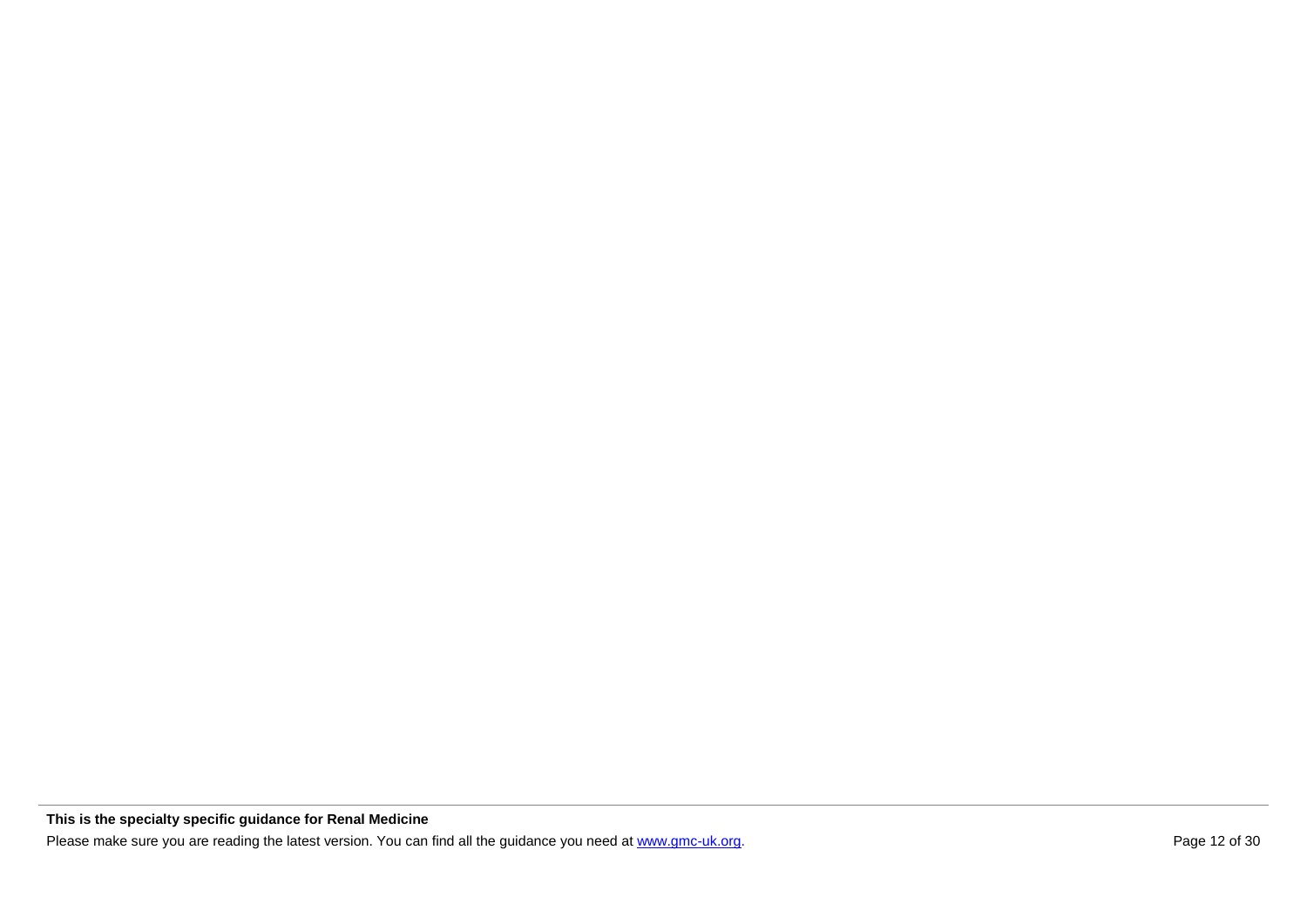## **Details of posts and duties (including both training and experience posts)**

| Employment letters and contracts of employment | The information in these letters and contracts must match your CV. They will confirm the following:<br>dates you were in post<br>post title, grade, training<br>type of employment: permanent, fixed term, or part time (including percentage of whole time equivalent)<br>The content should include evidence of the different work environments / settings defined in the curriculum. |
|------------------------------------------------|-----------------------------------------------------------------------------------------------------------------------------------------------------------------------------------------------------------------------------------------------------------------------------------------------------------------------------------------------------------------------------------------|
| Job descriptions                               | These must match the information in your CV. They will confirm the following:<br>your position within the structure of your department<br>your post title<br>your clinical and non clinical commitment<br>your involvement in teaching or training.<br>The content should include evidence of the different work environments / settings defined in the curriculum.                     |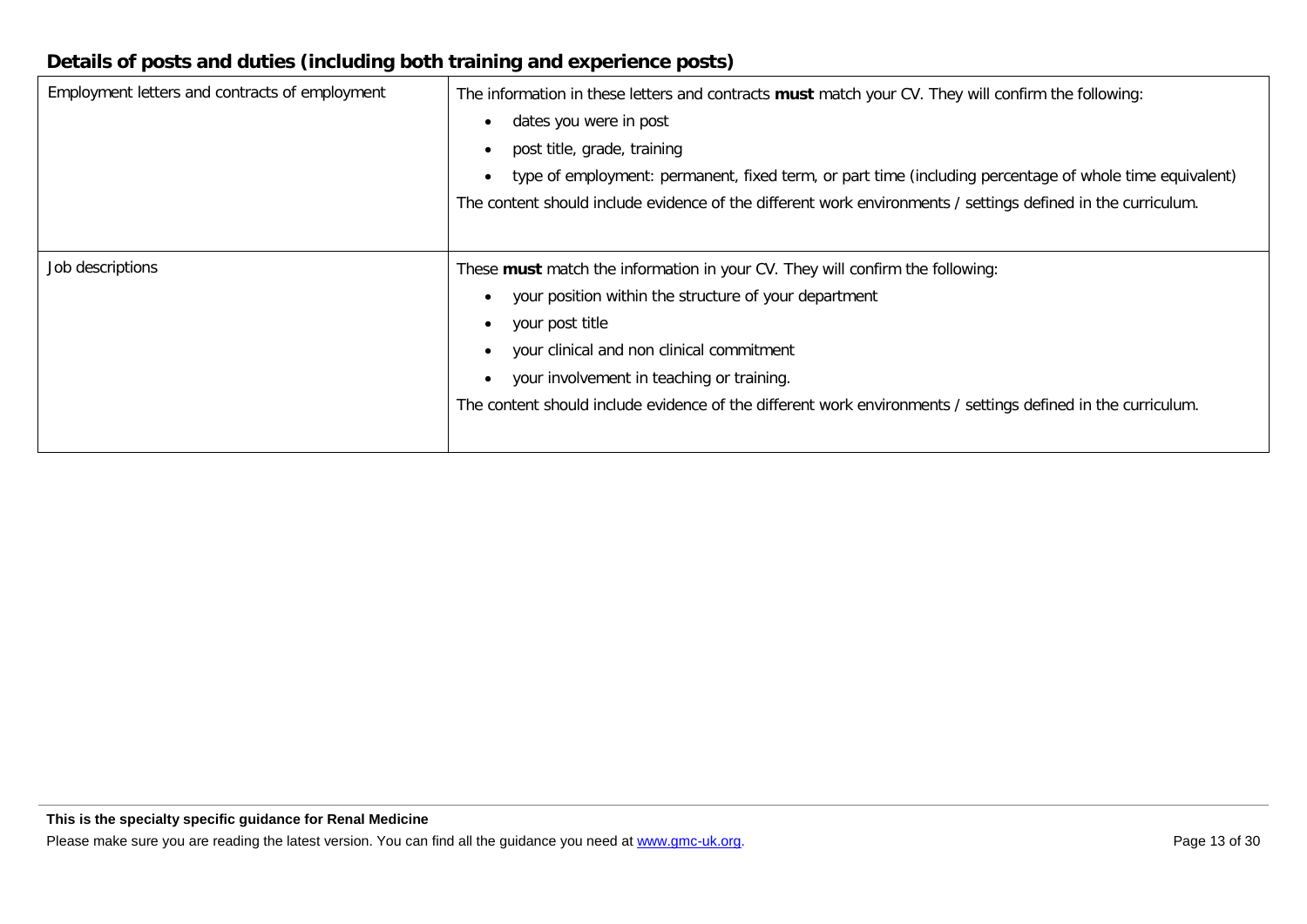| Job plans | Where you have undertaken a number of roles, provide details for each post or role. You can use these documents<br>to demonstrate: |
|-----------|------------------------------------------------------------------------------------------------------------------------------------|
|           | the main duties and responsibilities of the post<br>$\bullet$                                                                      |
|           | your out of hours responsibilities, including rota commitments                                                                     |
|           | that you have covered for colleagues' periods of leave                                                                             |
|           | any professional supervision and management of junior medical staff that you have undertaken                                       |
|           | your responsibilities for carrying out teaching, examination and accreditation duties                                              |
|           | your contribution to postgraduate and continuing medical education activity, locally and nationally                                |
|           | any responsibilities you had that relate to a special interest                                                                     |
|           | requirements to participate in medical audit and in continuing medical education                                                   |
|           | your involvement in research                                                                                                       |
|           | your managerial, including budgetary, responsibilities where appropriate                                                           |
|           | your participation in administration and management duties.                                                                        |
|           |                                                                                                                                    |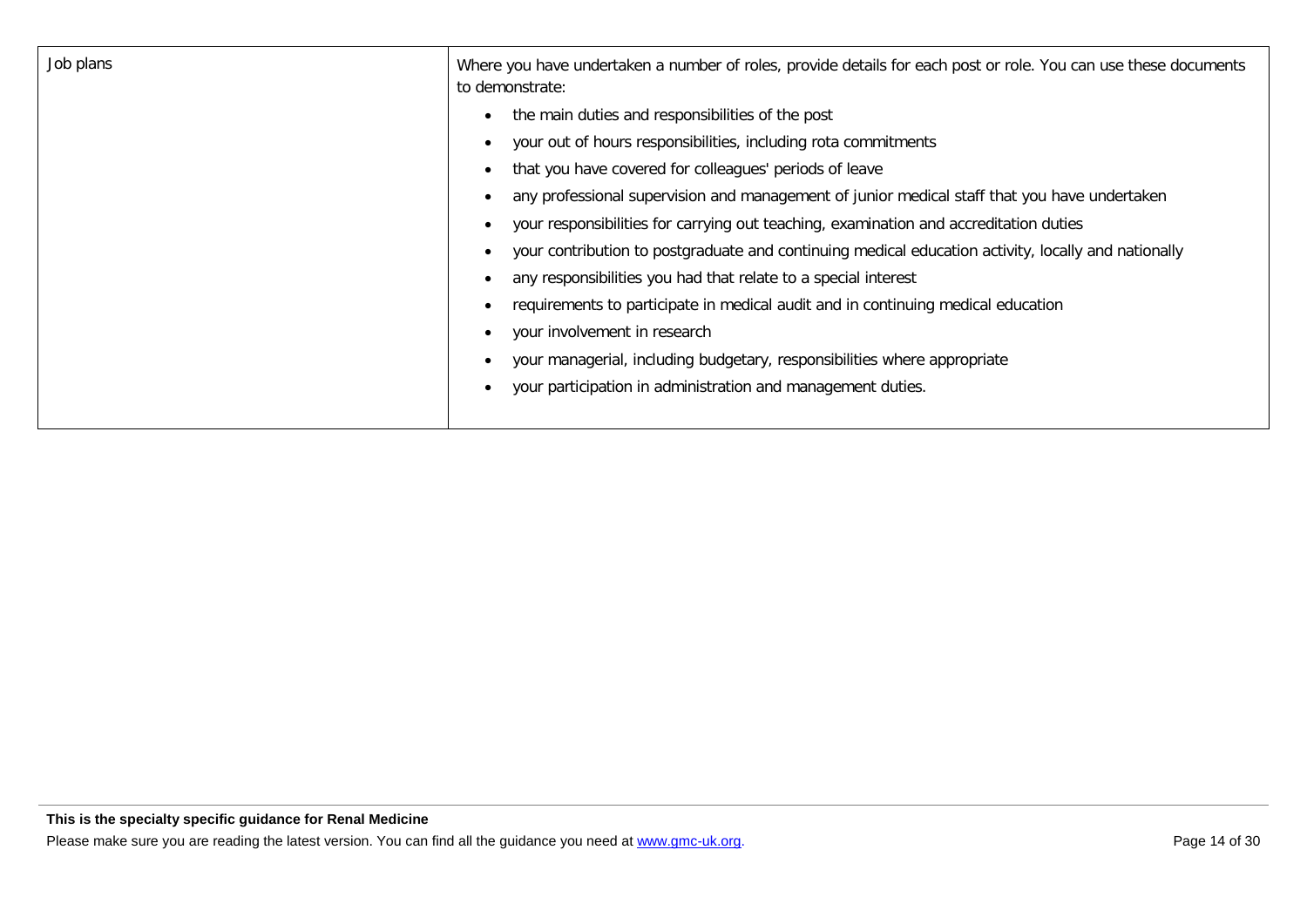## **Research, publications and presentations**

| Research papers, grants, patent designs | Please include any research relevant to your current practice.                                                                                                                                        |
|-----------------------------------------|-------------------------------------------------------------------------------------------------------------------------------------------------------------------------------------------------------|
|                                         | If the research is published - please submit the first page of the published paper.                                                                                                                   |
|                                         | If the research is not published - please provide a summary or abstract of the research.                                                                                                              |
|                                         | Colleges may undertake web searches to check the information you provide.                                                                                                                             |
|                                         | You can use these documents to demonstrate:                                                                                                                                                           |
|                                         | the types and complexity of cases you are involved in<br>$\bullet$                                                                                                                                    |
|                                         | triangulation with logbook information                                                                                                                                                                |
|                                         | working with colleagues (where research is joint or multi disciplinary)                                                                                                                               |
|                                         | Continuing Professional Development (CPD)<br>$\bullet$                                                                                                                                                |
|                                         | training in research methodology and/or conduct research.                                                                                                                                             |
|                                         | Where you have not provided evidence of success in an examination that is a requirement of the CCT curriculum,<br>evidence in this area may contribute to your demonstration of equivalent knowledge. |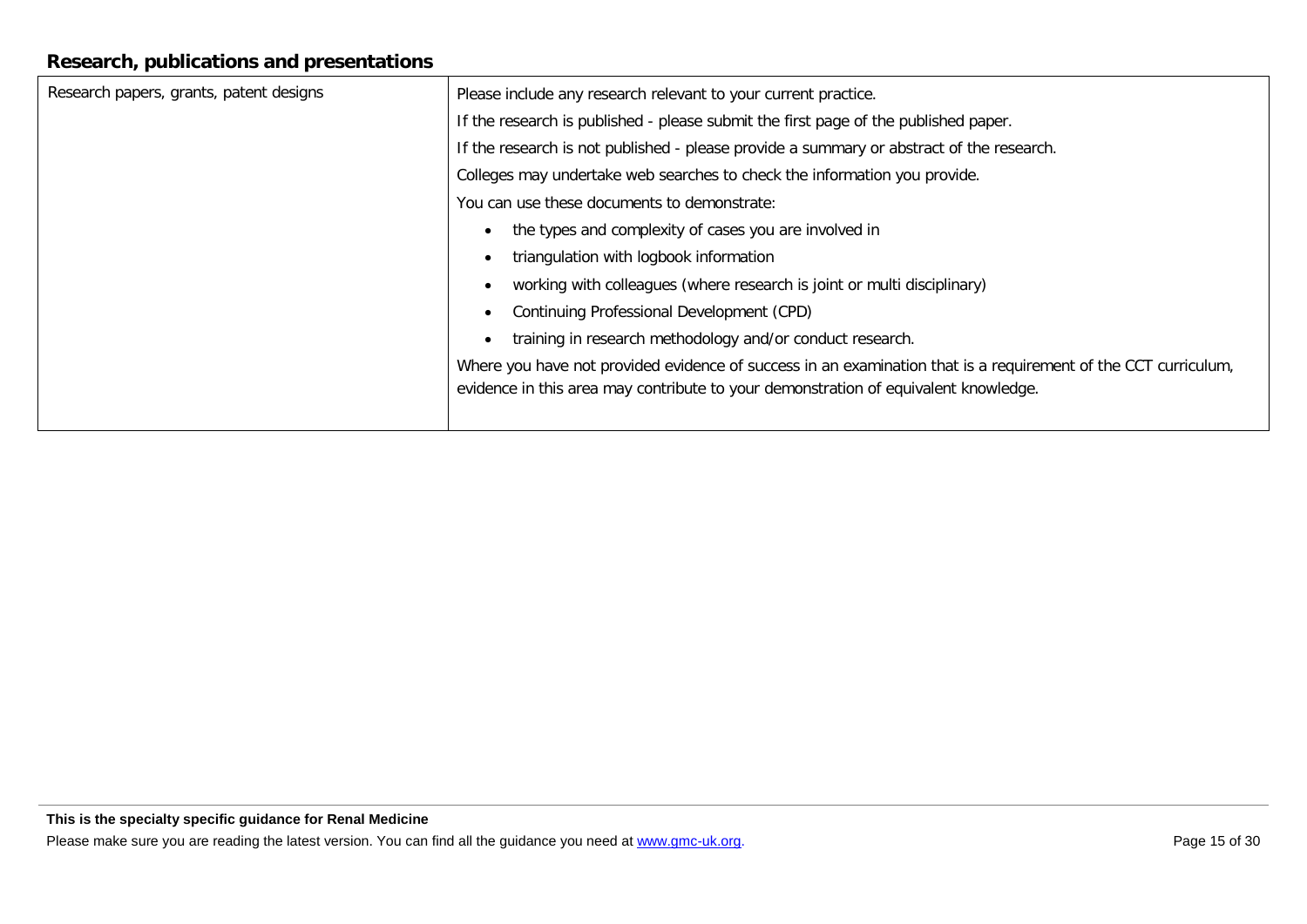| Publications within specialty field | Include a copy of the front page of each publication.                                                                                                                                                                                                           |
|-------------------------------------|-----------------------------------------------------------------------------------------------------------------------------------------------------------------------------------------------------------------------------------------------------------------|
|                                     | More weight is given where:                                                                                                                                                                                                                                     |
|                                     | the applicant is first author<br>$\bullet$                                                                                                                                                                                                                      |
|                                     | the publication has a high impact factor.                                                                                                                                                                                                                       |
|                                     | You must not change the listing of the authors (the order in which the authors are listed) in papers where there is<br>more than one author.                                                                                                                    |
|                                     | You must provide evidence of having contributed to the production of clinical guidelines (local or national)                                                                                                                                                    |
|                                     | Colleges may undertake web searches to check the information you provide.                                                                                                                                                                                       |
|                                     | You can use these documents to demonstrate:                                                                                                                                                                                                                     |
|                                     | the types and complexity of cases you are involved in<br>$\bullet$                                                                                                                                                                                              |
|                                     | triangulation with logbook information<br>$\bullet$                                                                                                                                                                                                             |
|                                     | working with colleagues (where publications are joint or multi disciplinary)<br>$\bullet$                                                                                                                                                                       |
|                                     | CPD.<br>$\bullet$                                                                                                                                                                                                                                               |
|                                     | Where you have not provided evidence of success in an examination that is a requirement of the CCT curriculum,<br>evidence in this area may contribute to your demonstration of equivalent knowledge:                                                           |
| Presentations, poster presentations | You may wish to supply invitations to present at national or international meetings to demonstrate your recognition<br>within your specialty. You may also supply feedback from presentations or meeting agendas or programmes that<br>show your participation. |
|                                     | You can use these documents to demonstrate:                                                                                                                                                                                                                     |
|                                     | the types and complexity of cases you are involved in<br>٠                                                                                                                                                                                                      |
|                                     | triangulation with logbook information<br>$\bullet$                                                                                                                                                                                                             |
|                                     | CPD<br>$\bullet$                                                                                                                                                                                                                                                |
|                                     | teaching and training.<br>٠                                                                                                                                                                                                                                     |
|                                     | Where you have not provided evidence of success in an examination that is a requirement of the CCT curriculum,                                                                                                                                                  |
|                                     | evidence in this area may contribute to your demonstration of equivalent knowledge.                                                                                                                                                                             |
|                                     |                                                                                                                                                                                                                                                                 |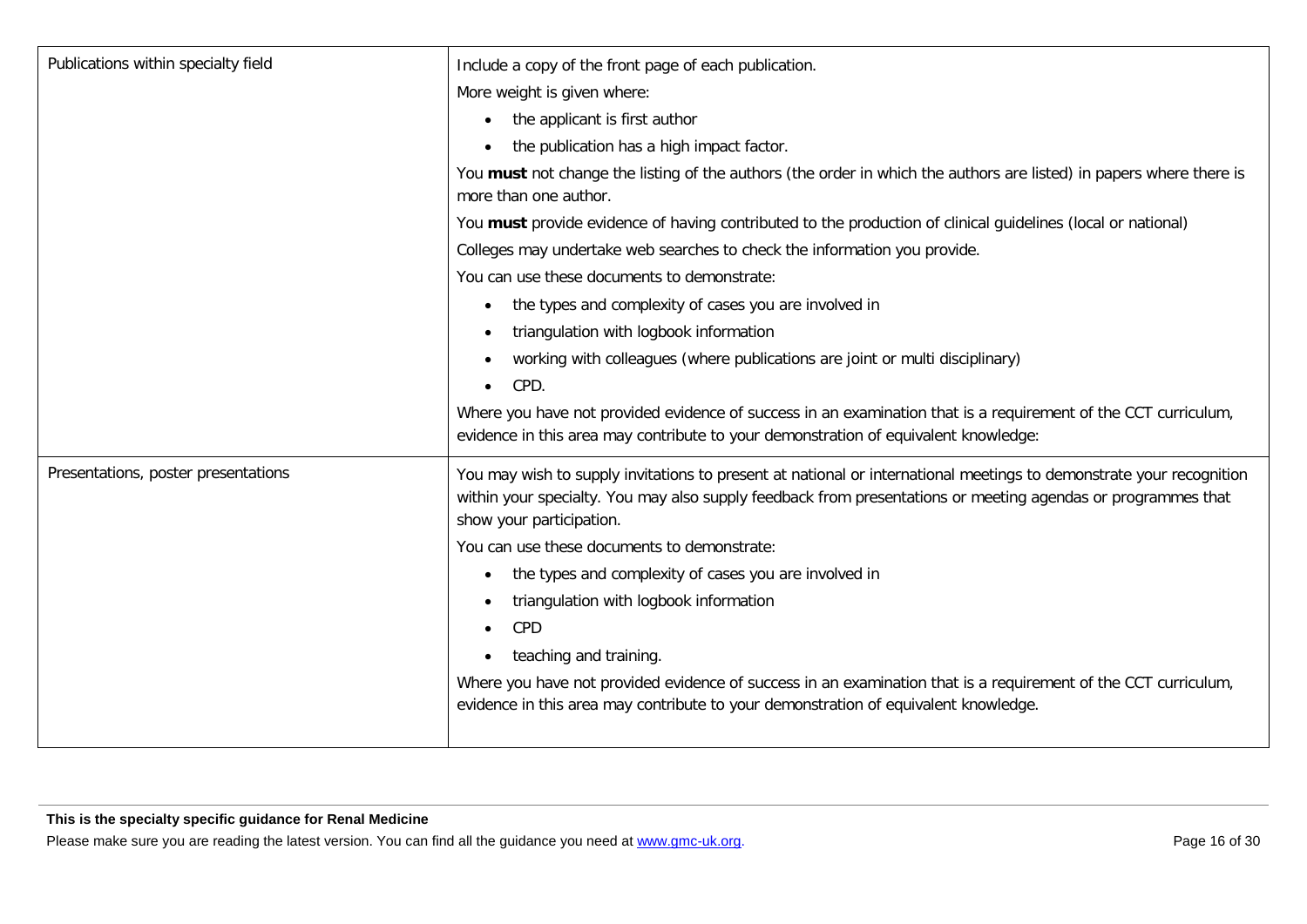### **CPD and CME**

| CPD record certificates, certificates of attendance,<br>workshops and at local, national and international<br>meetings or conferences | You should provide a variety of these to cover all aspects of your work and to demonstrate the breadth of your<br>practice. Where you have specialised the provision of CPD records covering the other aspects of the relevant<br>curriculum is important to demonstrate the maintenance of your skills.<br>Please provide details of the events you have attended describing the content. Support this with documentary<br>evidence of your attendance (CPD certificates etc).<br>See the JRCPTB guidelines at www.jrcptb.org.uk.                                                                                                                                                                                                          |
|---------------------------------------------------------------------------------------------------------------------------------------|---------------------------------------------------------------------------------------------------------------------------------------------------------------------------------------------------------------------------------------------------------------------------------------------------------------------------------------------------------------------------------------------------------------------------------------------------------------------------------------------------------------------------------------------------------------------------------------------------------------------------------------------------------------------------------------------------------------------------------------------|
| CPD registration points from UK Medical Royal College<br>(or equivalent body overseas)                                                | Please provide evidence of registration within a formal system. Royal Colleges or Faculties may confirm attainment<br>of their requirements.<br>See the JRCPTB guidelines at www.jrcptb.org.uk.                                                                                                                                                                                                                                                                                                                                                                                                                                                                                                                                             |
| Membership of professional bodies and organisations                                                                                   | List the following for your current membership of professional bodies and organisations. Provide documentary<br>evidence showing membership information:<br>organisation name<br>$\bullet$<br>date of joining<br>$\bullet$<br>status of membership (member, associate etc)<br>$\bullet$<br>how membership is achieved (evaluation, examination, is membership restricted or open to all?)<br>$\bullet$<br>Where membership has been attained through an evaluation or examination and you have not provided evidence of<br>success in an examination that is a requirement of the CCT curriculum, evidence in this area may contribute to your<br>demonstration of equivalent knowledge.<br>See the JRCPTB guidelines at www.jrcptb.org.uk. |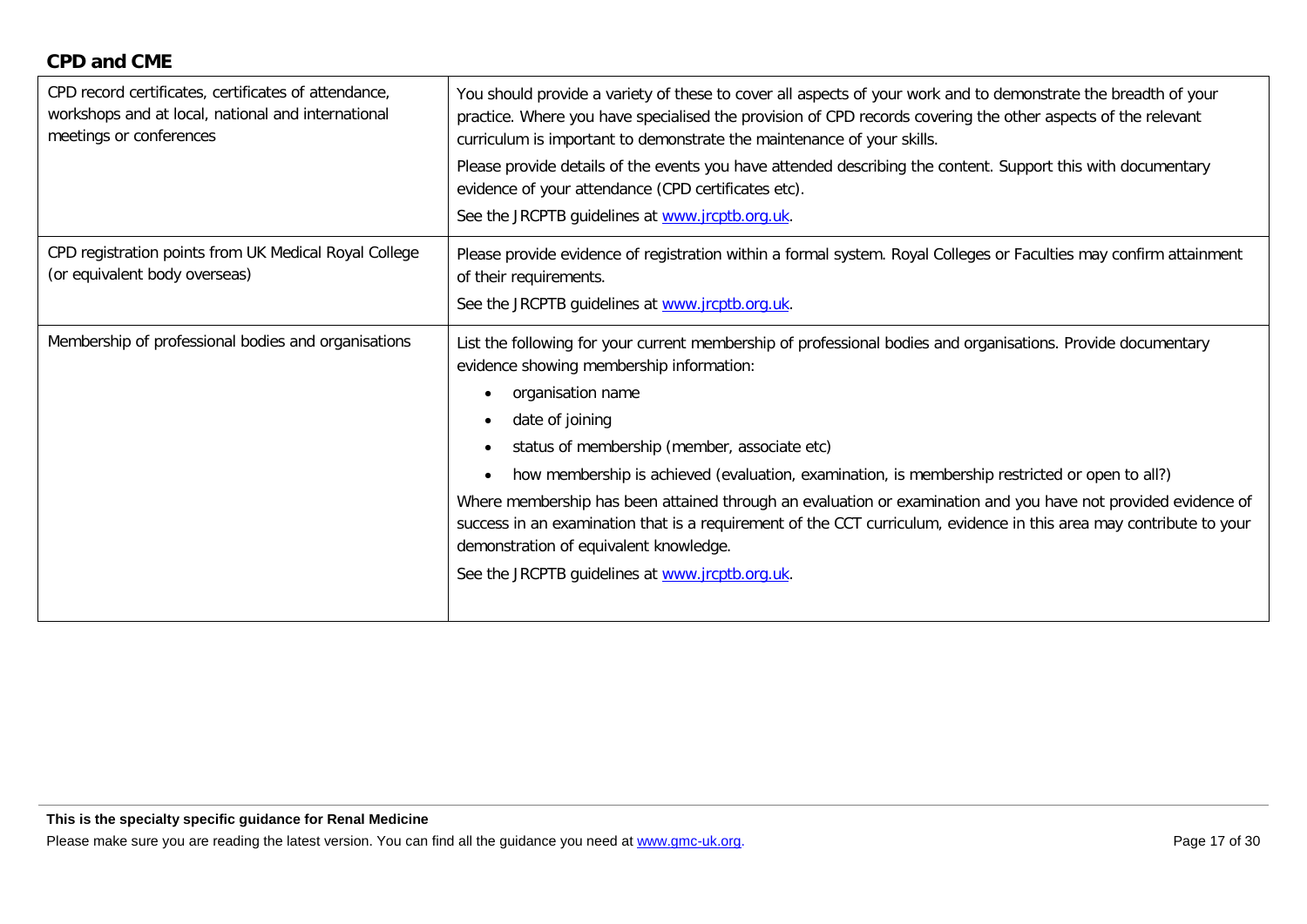## **Teaching and training**

| Teaching timetables | Where you have undertaken a number of roles provide details for each post or role, indicate the level of the<br>teaching. Where teaching is not formal (timetabled) indicate how you participate in teaching.<br>Where you have not provided evidence of success in an examination that is a requirement of the CCT curriculum,<br>evidence in this area may contribute to your demonstration of equivalent knowledge.<br>Timetables to include evidence of<br>participation in patient education collaboratively with other members of a multi-professional team<br>participation in the teaching of allied health professional.                                                                                                                                                                                                                    |
|---------------------|------------------------------------------------------------------------------------------------------------------------------------------------------------------------------------------------------------------------------------------------------------------------------------------------------------------------------------------------------------------------------------------------------------------------------------------------------------------------------------------------------------------------------------------------------------------------------------------------------------------------------------------------------------------------------------------------------------------------------------------------------------------------------------------------------------------------------------------------------|
| Lectures            | Please include evidence showing the audience and topics covered, such as posters advertising event, educational<br>timetable from trust education centre, letter from education centre indicating your involvement in specialty trainee<br>formal education programme. This can Include attendance or speaking at meetings of 'lay' patient support<br>organisations.<br>You can use these documents to demonstrate:<br>the types and complexity of cases you are involved in<br>$\bullet$<br>triangulation with logbook information<br>$\bullet$<br><b>CPD</b><br>$\bullet$<br>teaching and training<br>$\bullet$<br>communication skills.<br>Where you have not provided evidence of success in an examination that is a requirement of the CCT curriculum,<br>evidence in this area may contribute to your demonstration of equivalent knowledge. |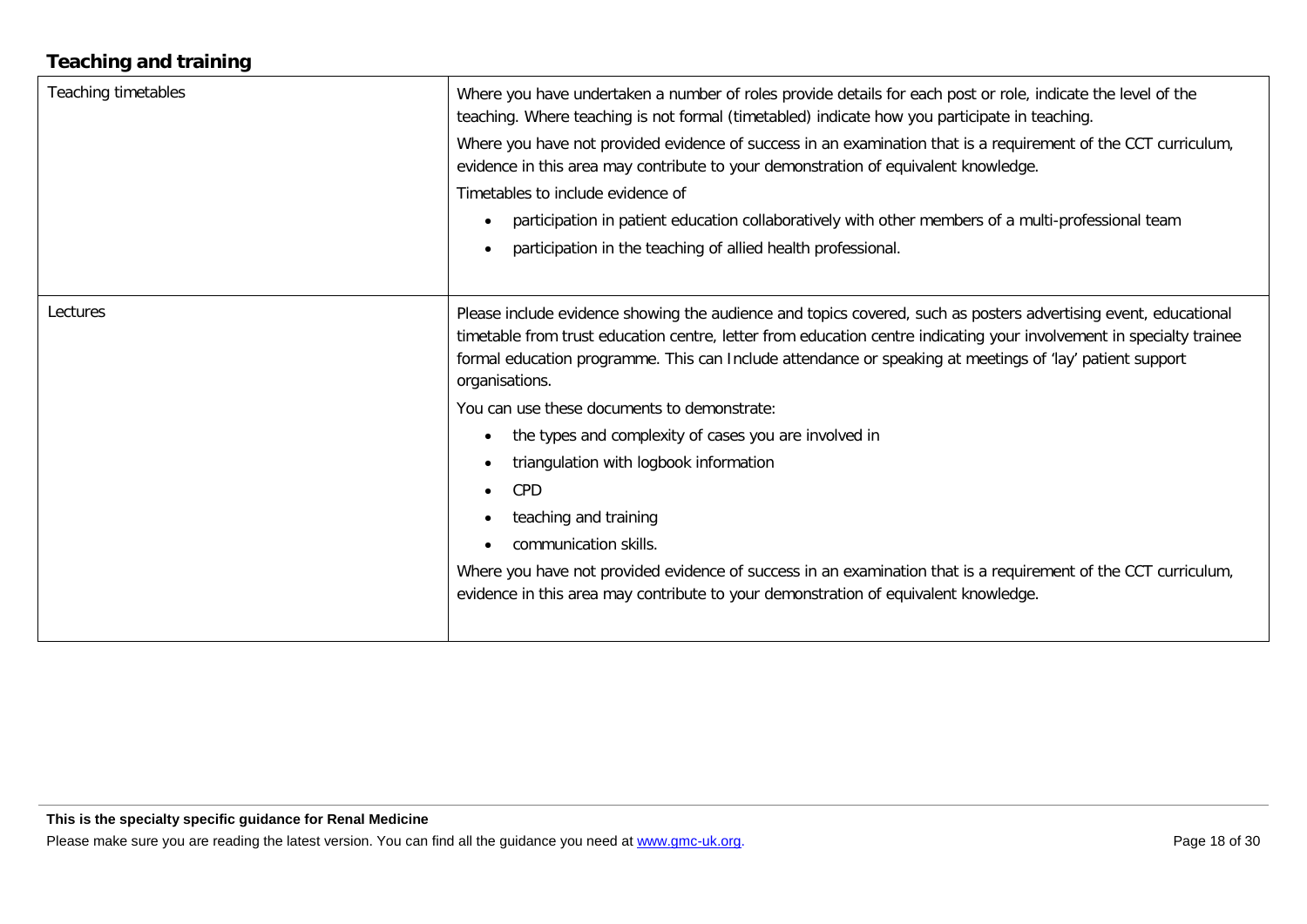| Feedback or evaluation forms from those taught | Please provide copies of feedback from teaching events you have participated in.                                                                                                         |
|------------------------------------------------|------------------------------------------------------------------------------------------------------------------------------------------------------------------------------------------|
|                                                | You can use these documents to demonstrate:                                                                                                                                              |
|                                                | the types and complexity of cases you are involved in                                                                                                                                    |
|                                                | triangulation with logbook information                                                                                                                                                   |
|                                                | <b>CPD</b><br>$\bullet$                                                                                                                                                                  |
|                                                | teaching and training                                                                                                                                                                    |
|                                                | leadership                                                                                                                                                                               |
|                                                | relationships with colleagues                                                                                                                                                            |
|                                                | communication skills.                                                                                                                                                                    |
|                                                | All evidence in this area must be anonymised for individual patient data.                                                                                                                |
| Letters from colleagues                        | You can use copies of letters from colleagues to demonstrate similar information to feedback forms (see above).                                                                          |
|                                                | All evidence in this area must be anonymised for individual patient data.                                                                                                                |
| Attendance at teaching or appraisal courses    | Please provide documentary evidence that you attended the courses and information on the content of the course<br>including whether they were generic or aimed at medical professionals. |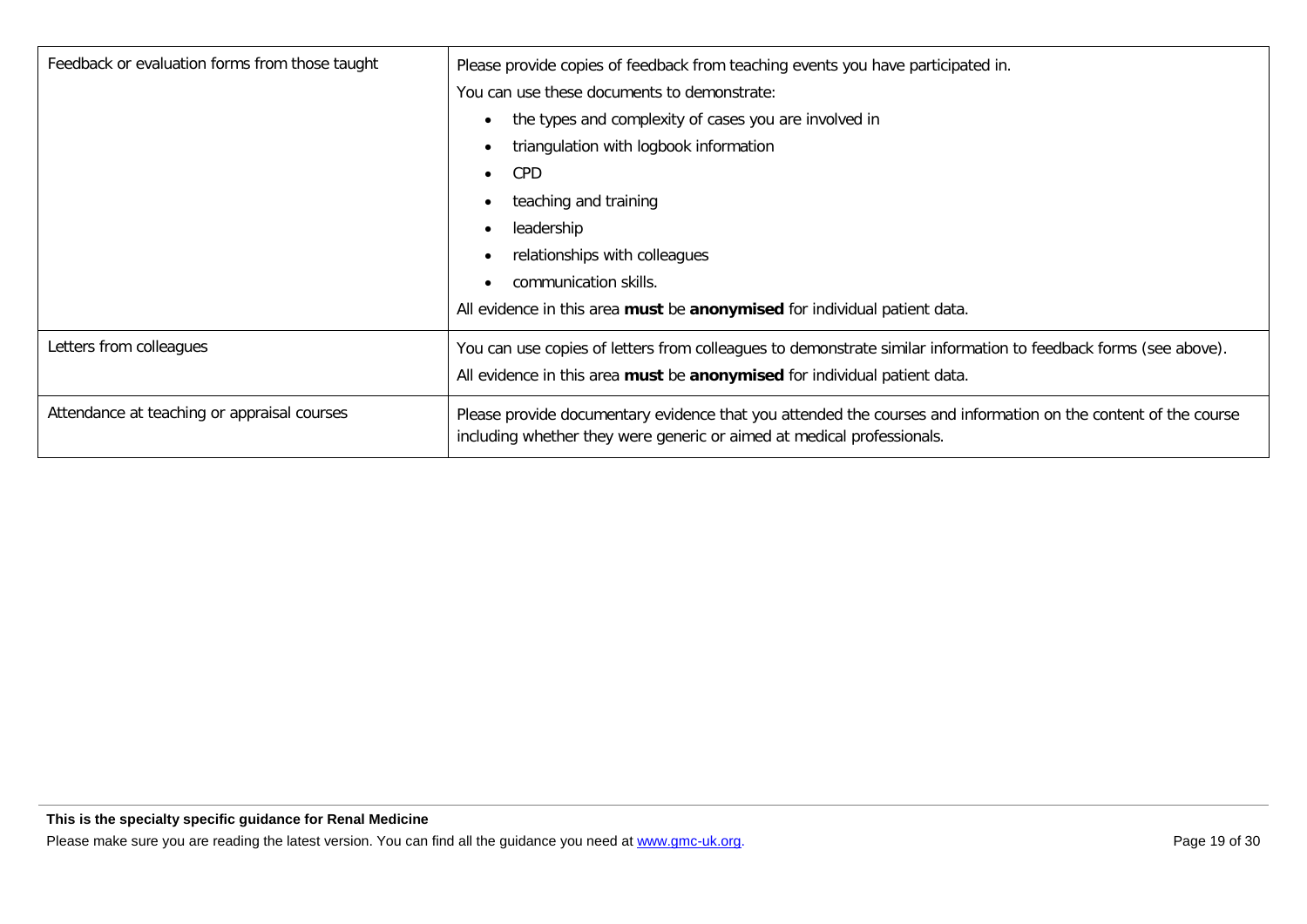| Participation in assessment or appraisal and | You may provide the following types of evidence to support this area:                                                                                                                                |
|----------------------------------------------|------------------------------------------------------------------------------------------------------------------------------------------------------------------------------------------------------|
| appointments processes                       | copies of invitations to appraisals or assessments including attendance at appraisal/assessment courses                                                                                              |
|                                              | evidence of participation in the Deanery ARCP or RITA processes                                                                                                                                      |
|                                              | evidence of participation in appointments for trainees (including invitations to participate and interview panel<br>information, including attendance at interview and appointment related courses). |
|                                              | You can use these documents to demonstrate:                                                                                                                                                          |
|                                              | contribution to postgraduate and continuing medical education activity, locally and nationally                                                                                                       |
|                                              | any responsibilities which relate to a special interest                                                                                                                                              |
|                                              | participation in administration, management duties                                                                                                                                                   |
|                                              | participation in teaching and training                                                                                                                                                               |
|                                              | communication, partnership and teamwork                                                                                                                                                              |
|                                              | relationships with colleagues (including giving feedback)                                                                                                                                            |
|                                              | leadership.                                                                                                                                                                                          |
|                                              |                                                                                                                                                                                                      |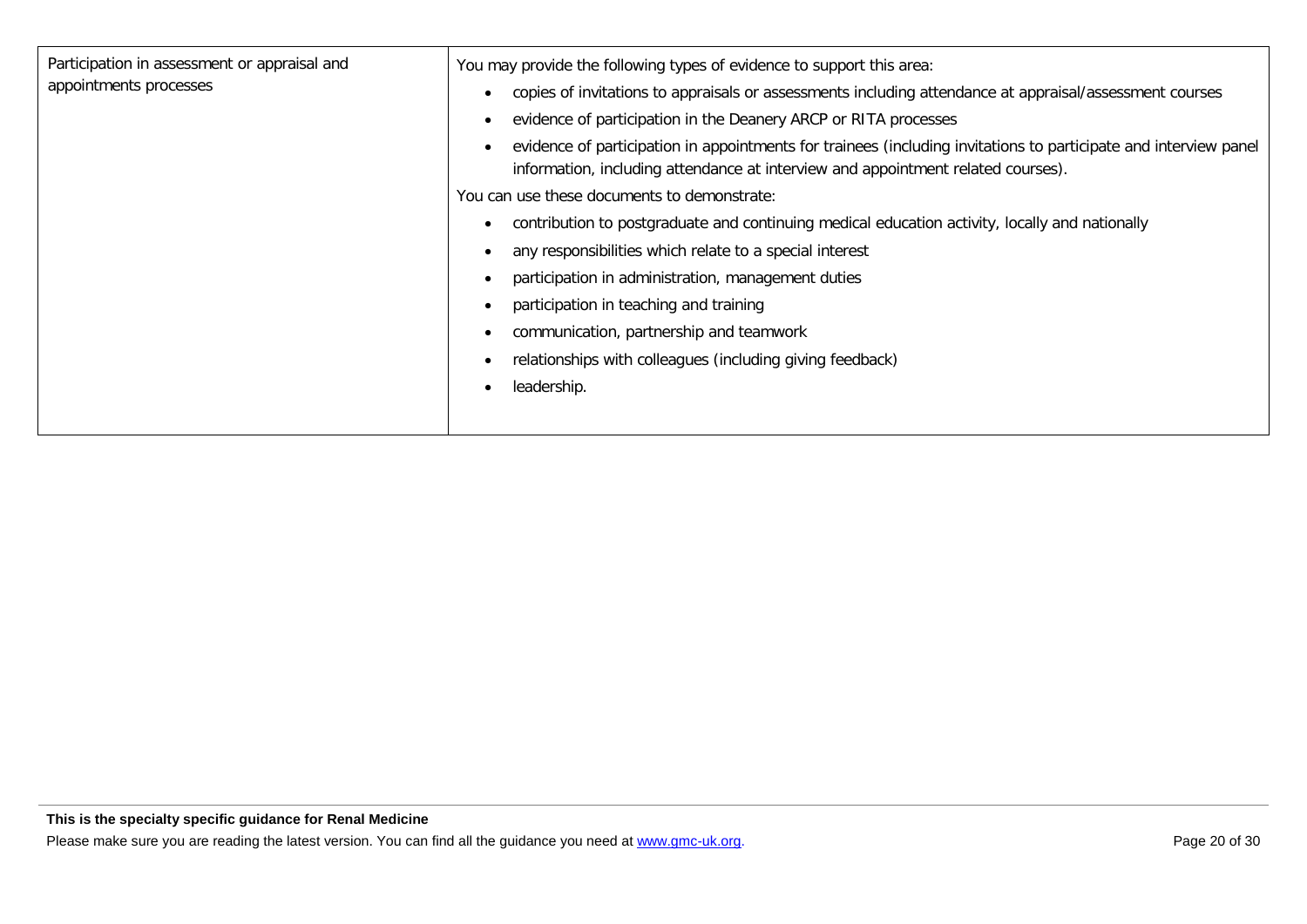## Domain 2 – Safety and quality

## **Participation in audit, service improvement**

| Audits undertaken by applicant | You should provide evidence of the five stages of the audit process:                                                  |
|--------------------------------|-----------------------------------------------------------------------------------------------------------------------|
|                                | Definition of criteria and standards                                                                                  |
|                                | Data collection<br>2.                                                                                                 |
|                                | Assessment of performance against criteria and standards<br>3.                                                        |
|                                | Identification of changes (alterations to practice)<br>4.                                                             |
|                                | Re-evaluation<br>5.                                                                                                   |
|                                | Evidence you could supply includes:                                                                                   |
|                                | audit reports (collections of data alone are not considered as a full clinical audit)<br>$\bullet$                    |
|                                | publications<br>$\bullet$                                                                                             |
|                                | submissions to ethics committee (not satisfactory alone)<br>$\bullet$                                                 |
|                                | presentations of audit work (see above for details required for presentations)<br>$\bullet$                           |
|                                | letter from audit or clinical governance lead confirming participation in audit or governance activities<br>$\bullet$ |
|                                | guidelines produced to reflect lessons learned within audit<br>$\bullet$                                              |
|                                | notes from self-reflective diaries.<br>$\bullet$                                                                      |
|                                | You can use these documents to demonstrate:                                                                           |
|                                | the types and complexity of cases you are involved in<br>$\bullet$                                                    |
|                                | triangulation with logbook information CPD                                                                            |
|                                | communication, partnership and teamwork<br>$\bullet$                                                                  |
|                                | relationships with colleagues, patients<br>$\bullet$                                                                  |
|                                | leadership                                                                                                            |
|                                | multi disciplinary working.                                                                                           |
|                                |                                                                                                                       |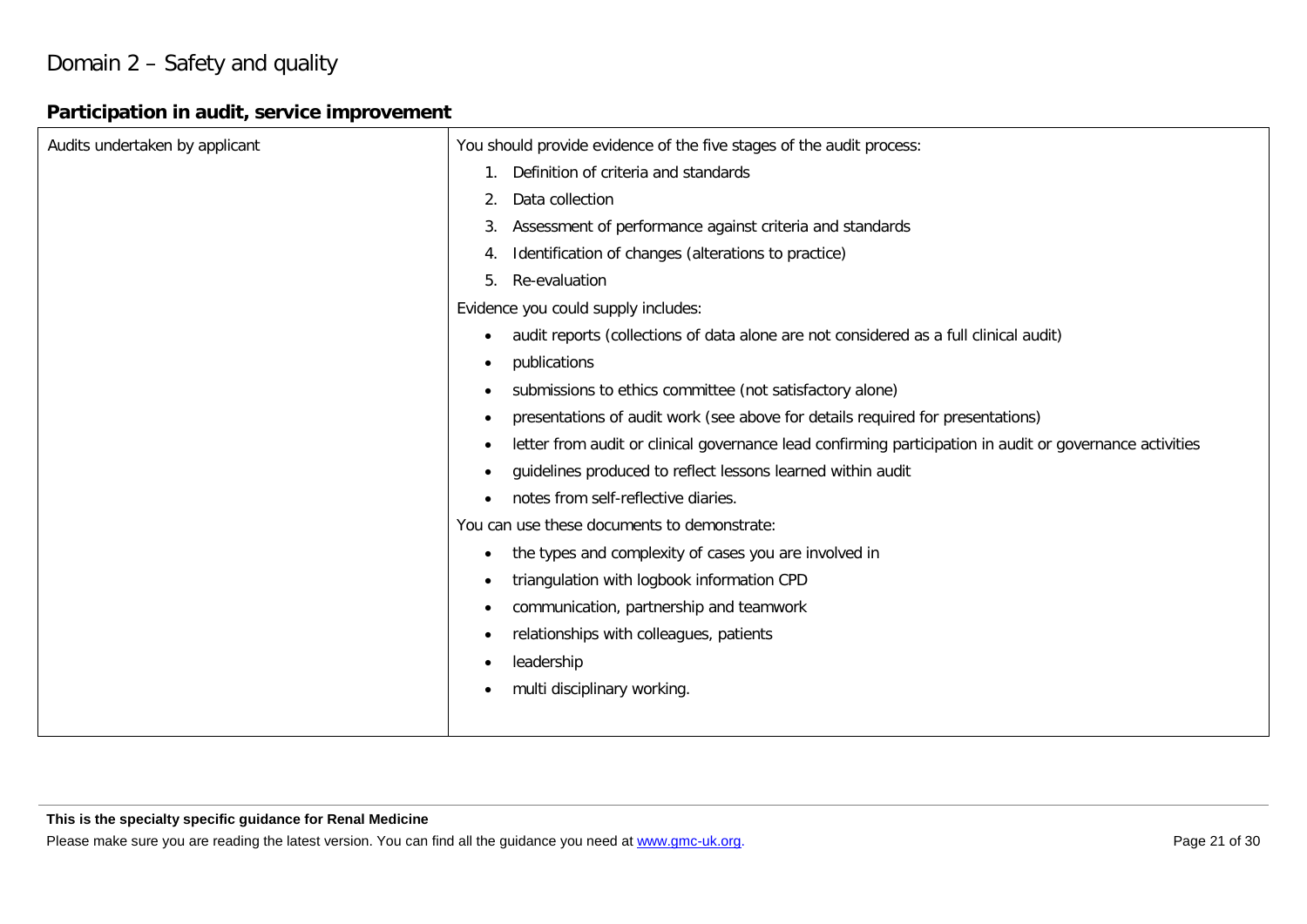| Reflective diaries                                   | You can use this document to demonstrate                                                                           |
|------------------------------------------------------|--------------------------------------------------------------------------------------------------------------------|
|                                                      | triangulation with logbooks                                                                                        |
|                                                      | relationships with colleagues<br>$\bullet$                                                                         |
|                                                      | your recognition of the limits of your professional competence                                                     |
|                                                      | handling of critical incidents or complaints<br>٠                                                                  |
|                                                      | how you have changed your practice in the light of experiences (part of audit).<br>$\bullet$                       |
|                                                      | As this evidence is self produced for its content to be given weight it must be supported or triangulated by other |
|                                                      | evidence.                                                                                                          |
| Service Improvement and clinical governance meetings | This area could be demonstrated in a number of ways including:                                                     |
|                                                      | invitations to attend meetings<br>$\bullet$                                                                        |
|                                                      | minutes of meetings demonstrating your attendance and participation in the meeting.                                |
|                                                      | You can use these documents to demonstrate:                                                                        |
|                                                      | communication, partnership and teamwork                                                                            |
|                                                      | relationships with colleagues                                                                                      |
|                                                      | leadership<br>$\bullet$                                                                                            |
|                                                      | multi disciplinary working                                                                                         |
|                                                      | participation in audit or clinical governance.<br>$\bullet$                                                        |
|                                                      | All evidence in this area must be anonymised for individual patient data.                                          |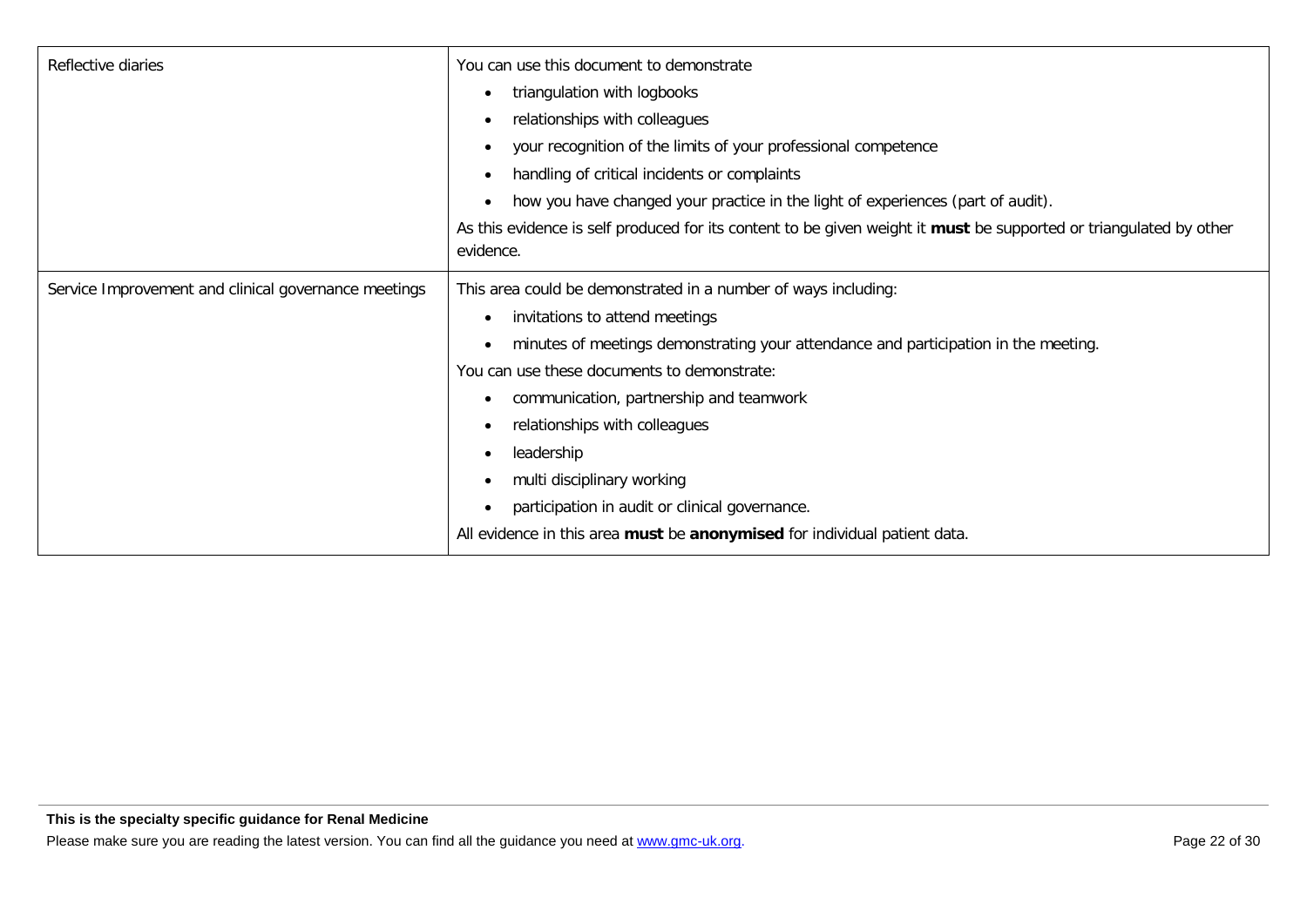## **Safety**

| Health and safety | Please provide evidence to support awareness and following Health and Safety requirements. |
|-------------------|--------------------------------------------------------------------------------------------|
|                   | This can be demonstrated by:                                                               |
|                   | declaration of health on your application form                                             |
|                   | attendance at appropriate course                                                           |
|                   | involvement in infection control (membership of committees etc)                            |
|                   | logbook information on infections                                                          |
|                   | audit on infections and subsequent changes in activity.                                    |
|                   |                                                                                            |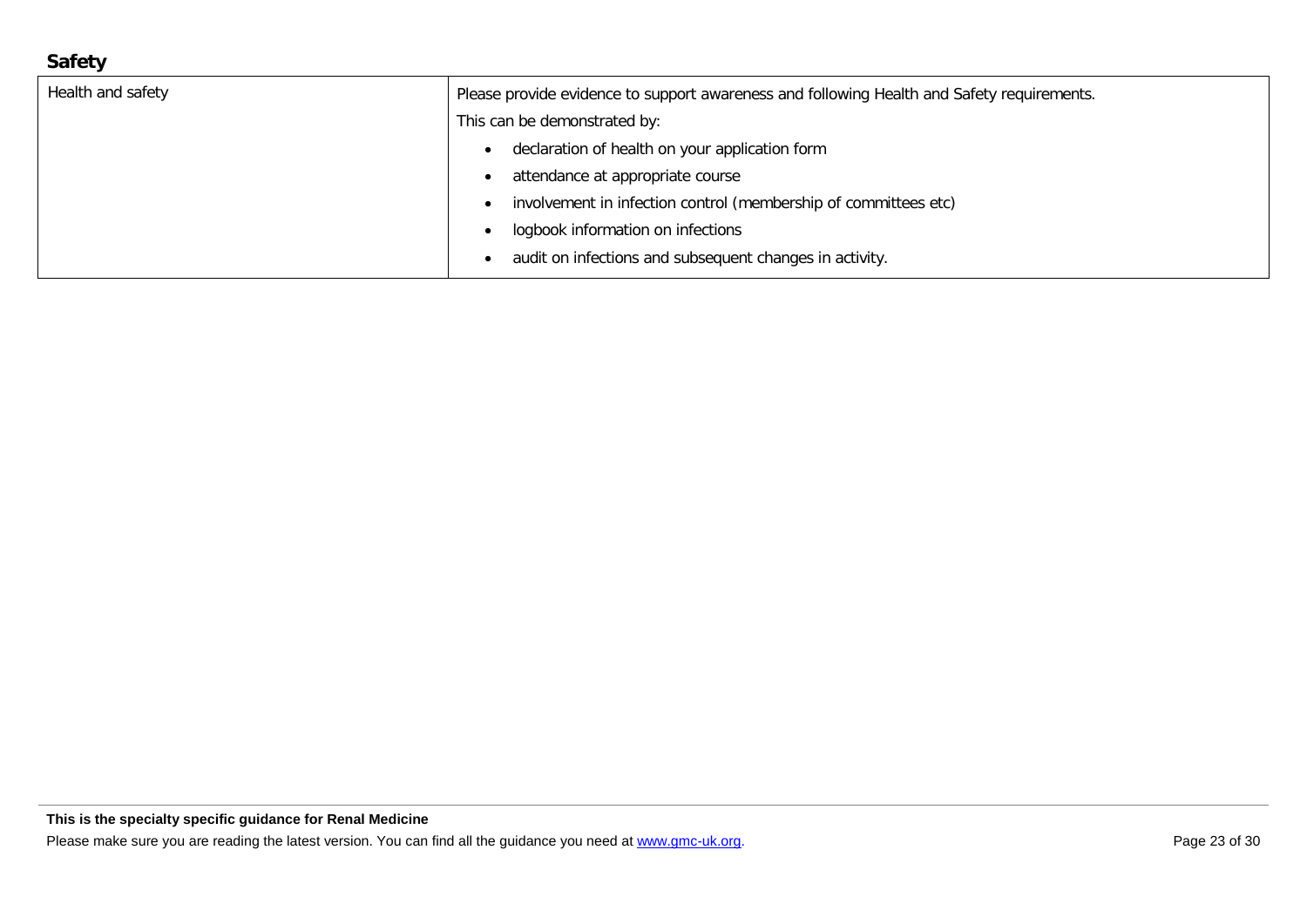## **Communication**

| Colleagues | Please provide evidence to support your communication with colleagues, both within your immediate team and the<br>wider team (including non clinical).   |
|------------|----------------------------------------------------------------------------------------------------------------------------------------------------------|
|            | This can be demonstrated by:                                                                                                                             |
|            | letters from colleagues (examples of shared cases or "To whom it may concern letters" or testimonials)<br>$\bullet$                                      |
|            | letters of correspondence between you and your colleagues, demonstrating collaboration over management<br>of patient care across multidisciplinary teams |
|            | management - including organising staff rotas                                                                                                            |
|            | presentations                                                                                                                                            |
|            | copies of appraisals or references written for colleagues (these must be anonymised with relation to<br>colleague data).                                 |
|            | You can use these documents to demonstrate:                                                                                                              |
|            | communication, partnership and teamwork<br>$\bullet$                                                                                                     |
|            | relationships with colleagues<br>$\bullet$                                                                                                               |
|            | leadership<br>$\bullet$                                                                                                                                  |
|            | multi disciplinary working<br>$\bullet$                                                                                                                  |
|            | participation in directorate and management meetings<br>$\bullet$                                                                                        |
|            | honesty and objectivity.<br>$\bullet$                                                                                                                    |
|            | Please also provide evidence of working with:-                                                                                                           |
|            | wider healthcare team including Primary Care, intermediate and secondary care teams<br>٠                                                                 |
|            | multidisciplinary teams<br>$\bullet$                                                                                                                     |
|            | community groups.<br>$\bullet$                                                                                                                           |
|            | These could be demonstrated using the following types of evidence:-                                                                                      |
|            | newspaper articles<br>$\bullet$                                                                                                                          |
|            | local authority / government meeting minutes,<br>$\bullet$                                                                                               |
|            | extracts from websites                                                                                                                                   |

#### **This is the specialty specific guidance for Renal Medicine**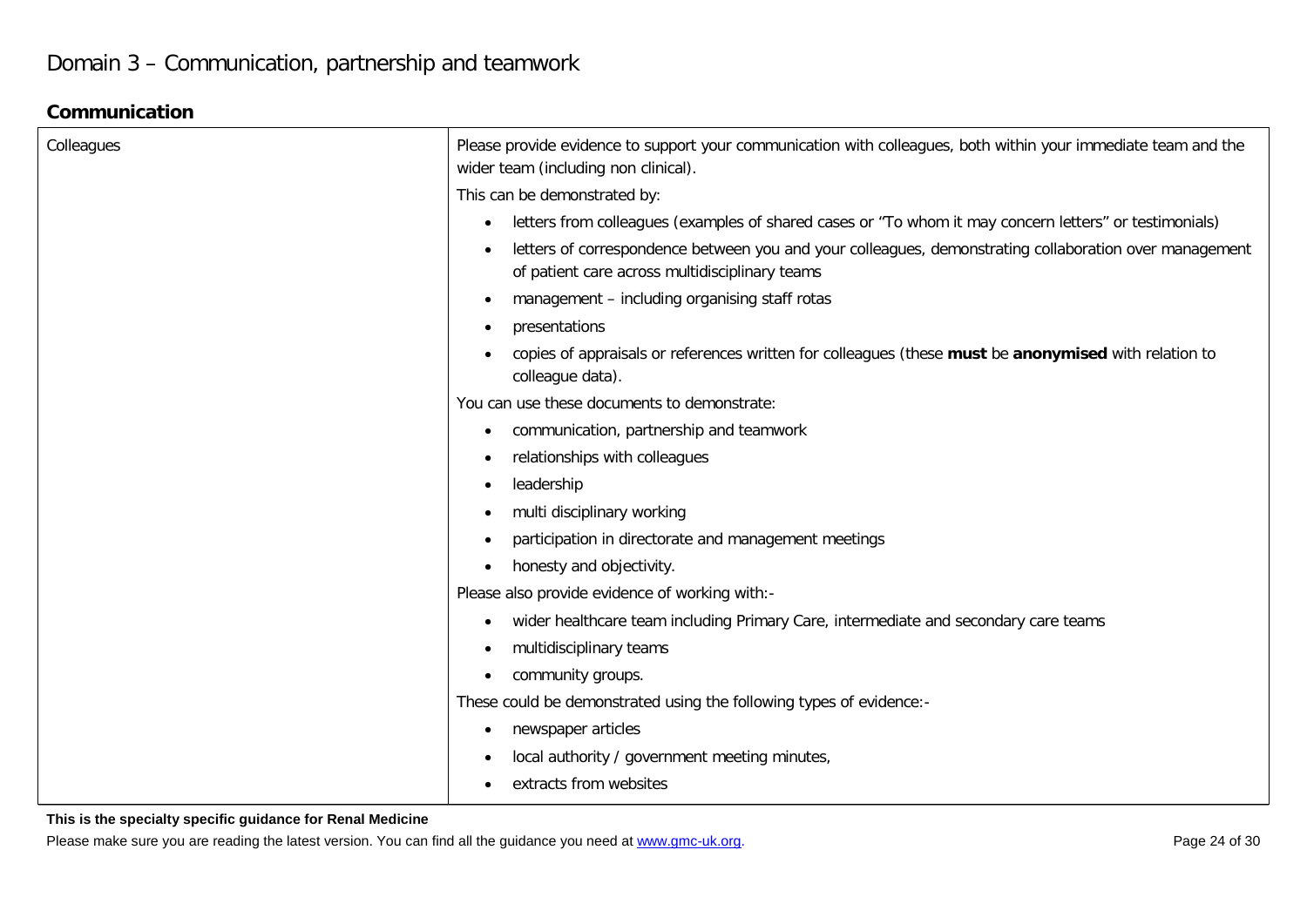|          | job descriptions<br>$\bullet$                                                                                                                                                                                                                                                                                                          |
|----------|----------------------------------------------------------------------------------------------------------------------------------------------------------------------------------------------------------------------------------------------------------------------------------------------------------------------------------------|
|          | articles, publications.                                                                                                                                                                                                                                                                                                                |
|          |                                                                                                                                                                                                                                                                                                                                        |
| Patients | This area could be demonstrated in a number of ways including:                                                                                                                                                                                                                                                                         |
|          | thank you letters and cards from patients<br>$\bullet$                                                                                                                                                                                                                                                                                 |
|          | letters from colleagues (examples of cases shared or "To whom it may concern letters" / testimonials)<br>$\bullet$                                                                                                                                                                                                                     |
|          | complaints and responses to complaints.                                                                                                                                                                                                                                                                                                |
|          | This may include complaints received against your department or a colleague where you have been involved<br>in the resolution. This is to demonstrate how you handle complaints. Having a complaint made against you<br>will not adversely influence your application. You must anonymise colleague information from this<br>evidence. |
|          | 360° feedback.                                                                                                                                                                                                                                                                                                                         |
|          | You can use these documents to demonstrate:                                                                                                                                                                                                                                                                                            |
|          | communication                                                                                                                                                                                                                                                                                                                          |
|          | relationships with patients                                                                                                                                                                                                                                                                                                            |
|          | honesty and integrity                                                                                                                                                                                                                                                                                                                  |
|          | protecting patient confidentiality.                                                                                                                                                                                                                                                                                                    |
|          | All evidence in this area must be anonymised for individual patient data.                                                                                                                                                                                                                                                              |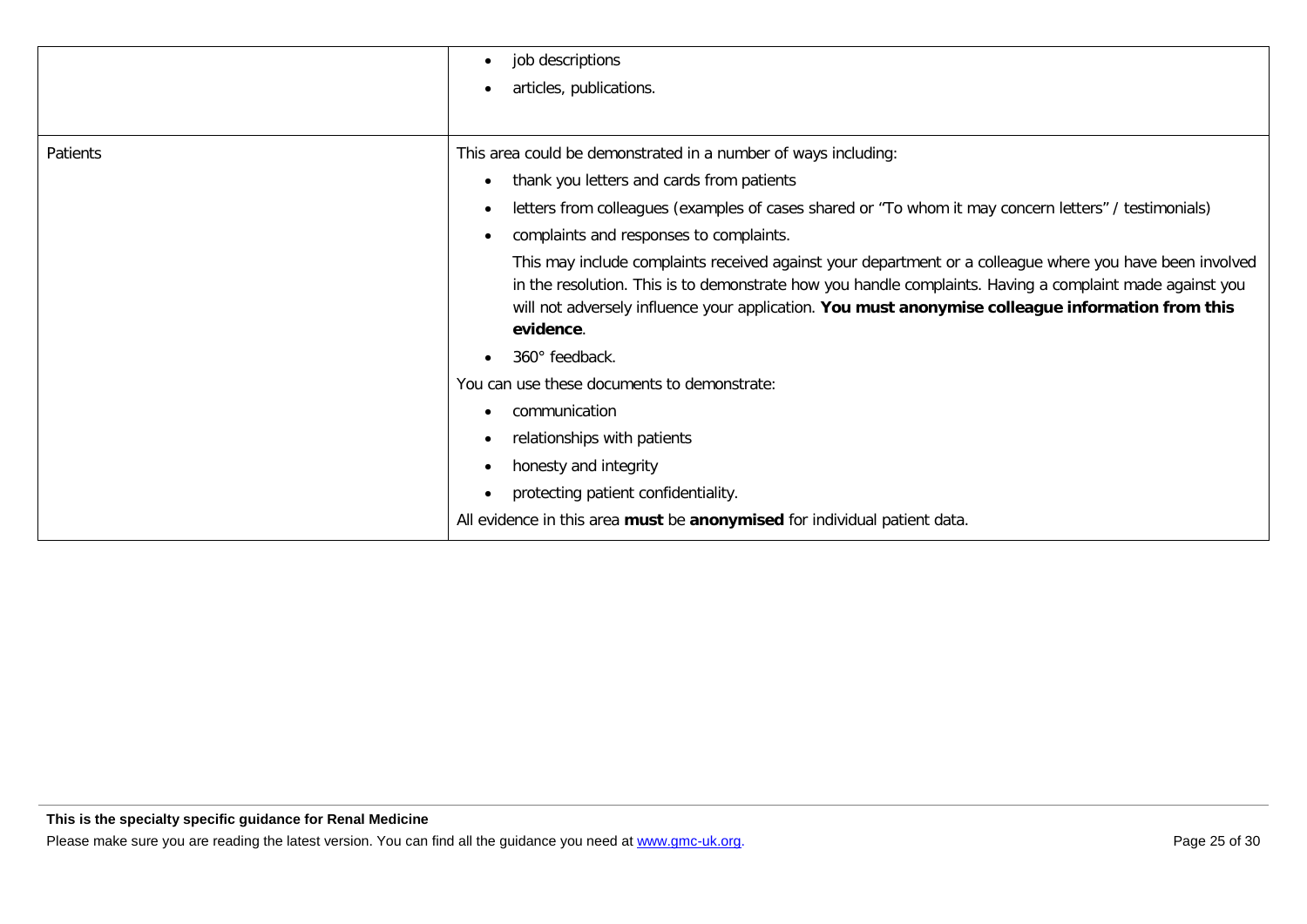## **Partnership and teamwork**

| Working in multidisciplinary teams | This area could be demonstrated in a number of ways including:                     |
|------------------------------------|------------------------------------------------------------------------------------|
|                                    | invitations to attend meetings<br>$\bullet$                                        |
|                                    | minutes of meetings demonstrating your attendance and participation in the meeting |
|                                    | job plans which indicate this as a duty<br>$\bullet$                               |
|                                    | appraisals which include this information.                                         |
|                                    | You can use these documents to demonstrate:                                        |
|                                    | communication, partnership and teamwork                                            |
|                                    | relationships with colleagues                                                      |
|                                    | leadership                                                                         |
|                                    | multi disciplinary working.                                                        |
|                                    | All evidence in this area must be anonymised for individual patient data.          |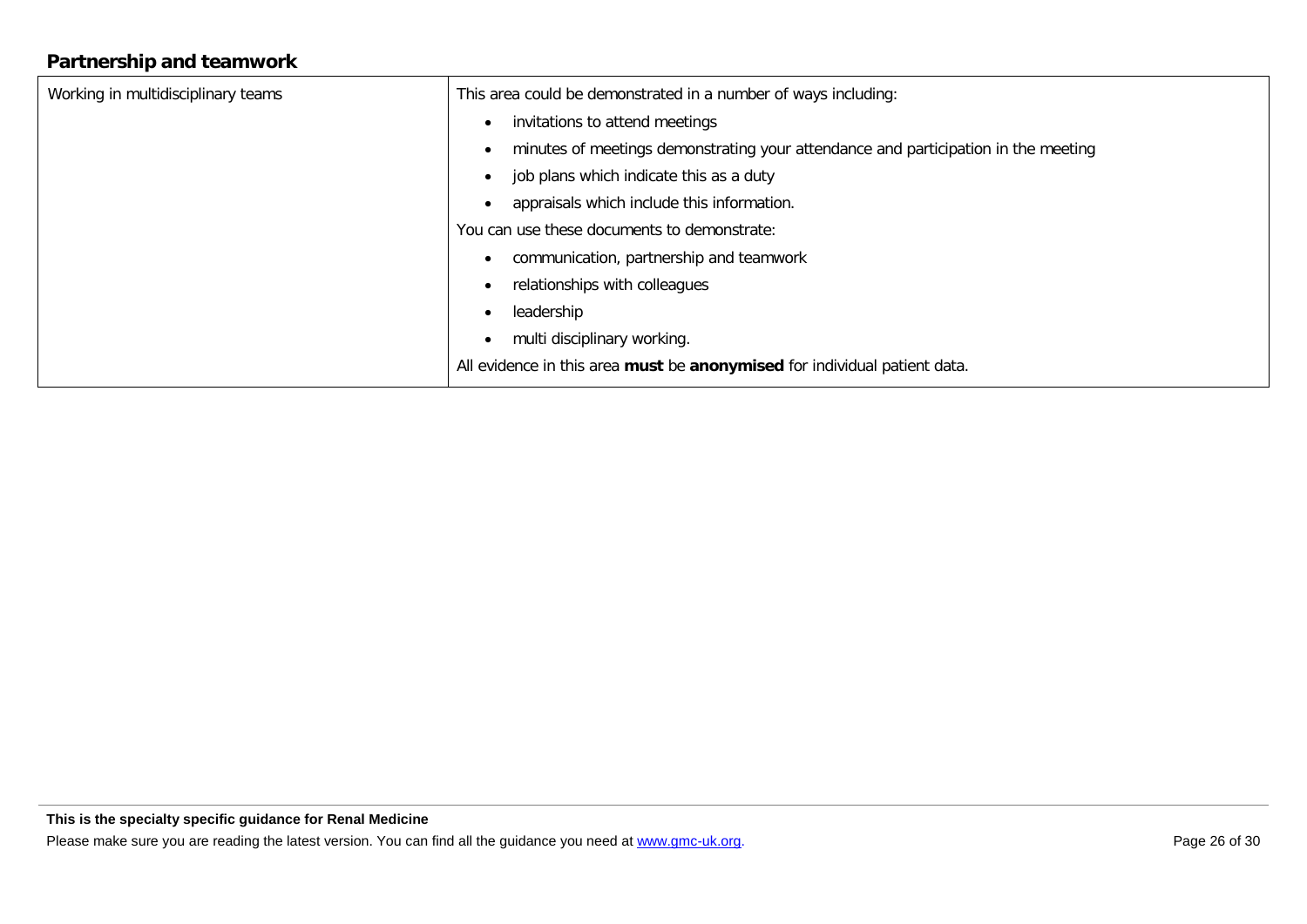| Management and leadership experience | This area could be demonstrated in a number of ways including:                                  |
|--------------------------------------|-------------------------------------------------------------------------------------------------|
|                                      | invitations to attend meetings<br>$\bullet$                                                     |
|                                      | minutes of meetings demonstrating your attendance and participation in the meeting<br>$\bullet$ |
|                                      | job plans which indicate this as a duty<br>$\bullet$                                            |
|                                      | appraisals which include this information.<br>$\bullet$                                         |
|                                      | You can use these documents to demonstrate:                                                     |
|                                      | communication, partnership and teamwork<br>$\bullet$                                            |
|                                      | relationships with colleagues<br>$\bullet$                                                      |
|                                      | leadership<br>$\bullet$                                                                         |
|                                      | management skills.<br>$\bullet$                                                                 |
|                                      | You should demonstrate leadership and management in the following areas:                        |
|                                      | education and training<br>$\bullet$                                                             |
|                                      | deteriorating performance of colleagues (e.g. stress, fatigue)<br>$\bullet$                     |
|                                      | high quality care<br>$\bullet$                                                                  |
|                                      | effective handover of care between shifts and teams.                                            |
|                                      | All evidence in this area must be anonymised for individual patient data.                       |
|                                      |                                                                                                 |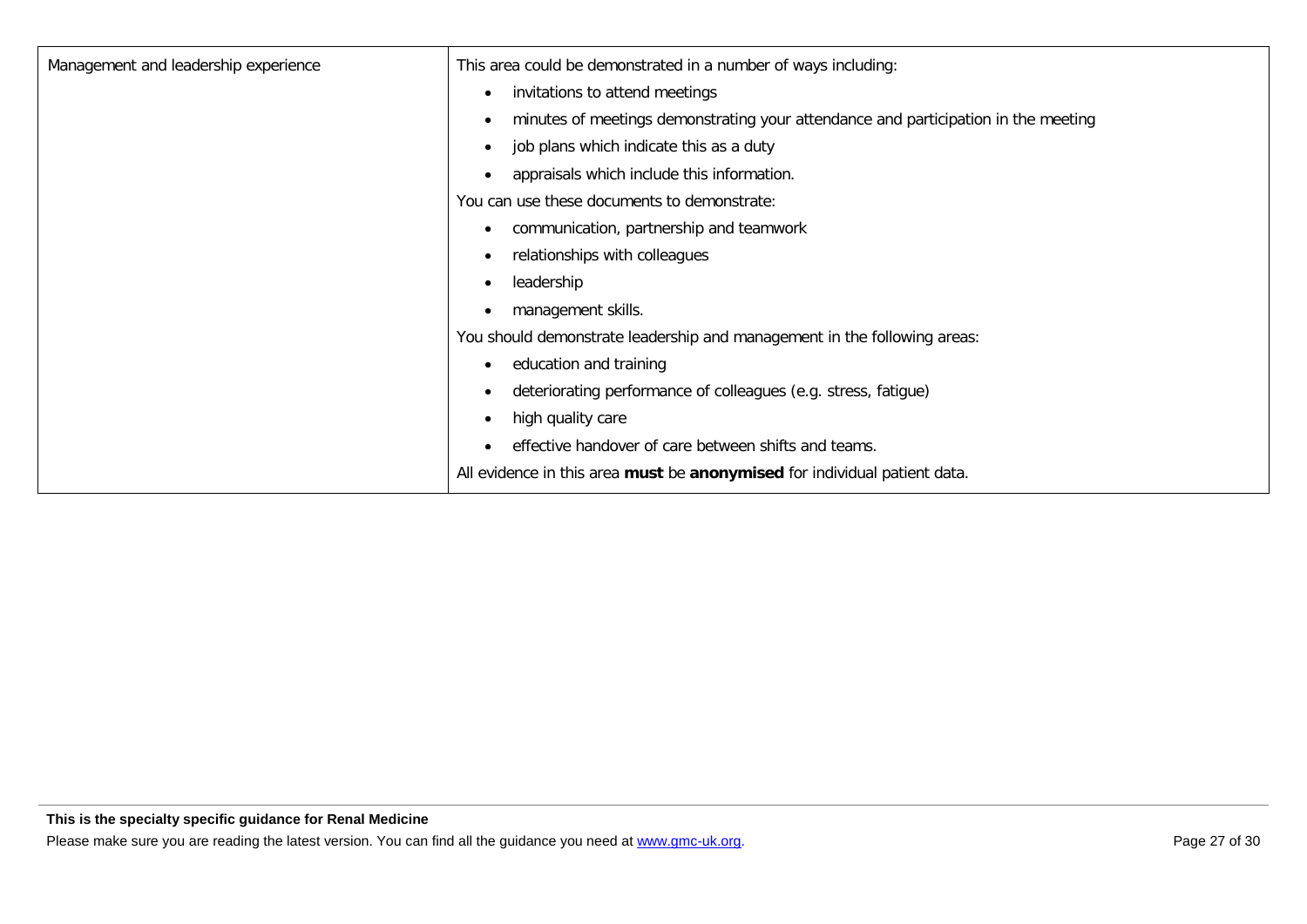| Chairing meetings and leading projects | This area could be demonstrated in a number of ways including:                                                                                                                                        |
|----------------------------------------|-------------------------------------------------------------------------------------------------------------------------------------------------------------------------------------------------------|
|                                        | invitations to attend meetings<br>$\bullet$                                                                                                                                                           |
|                                        | minutes of meetings demonstrating your attendance and participation in the meeting<br>$\bullet$                                                                                                       |
|                                        | job plans which indicate this as a duty<br>$\bullet$                                                                                                                                                  |
|                                        | appraisals which include this information<br>٠                                                                                                                                                        |
|                                        | project reports<br>$\bullet$                                                                                                                                                                          |
|                                        | letters from colleagues<br>$\bullet$                                                                                                                                                                  |
|                                        | publications or presentations.<br>$\bullet$                                                                                                                                                           |
|                                        | You can use these documents to demonstrate:                                                                                                                                                           |
|                                        | communication, partnership and teamwork<br>$\bullet$                                                                                                                                                  |
|                                        | relationships with colleagues<br>$\bullet$                                                                                                                                                            |
|                                        | leadership<br>$\bullet$                                                                                                                                                                               |
|                                        | multi disciplinary working<br>$\bullet$                                                                                                                                                               |
|                                        | participation in directorate and management meetings<br>$\bullet$                                                                                                                                     |
|                                        | CPD.<br>$\bullet$                                                                                                                                                                                     |
|                                        | Where you have not provided evidence of success in an examination that is a requirement of the CCT curriculum,<br>evidence in this area may contribute to your demonstration of equivalent knowledge. |
|                                        | All evidence in this area must be anonymised for individual patient data.                                                                                                                             |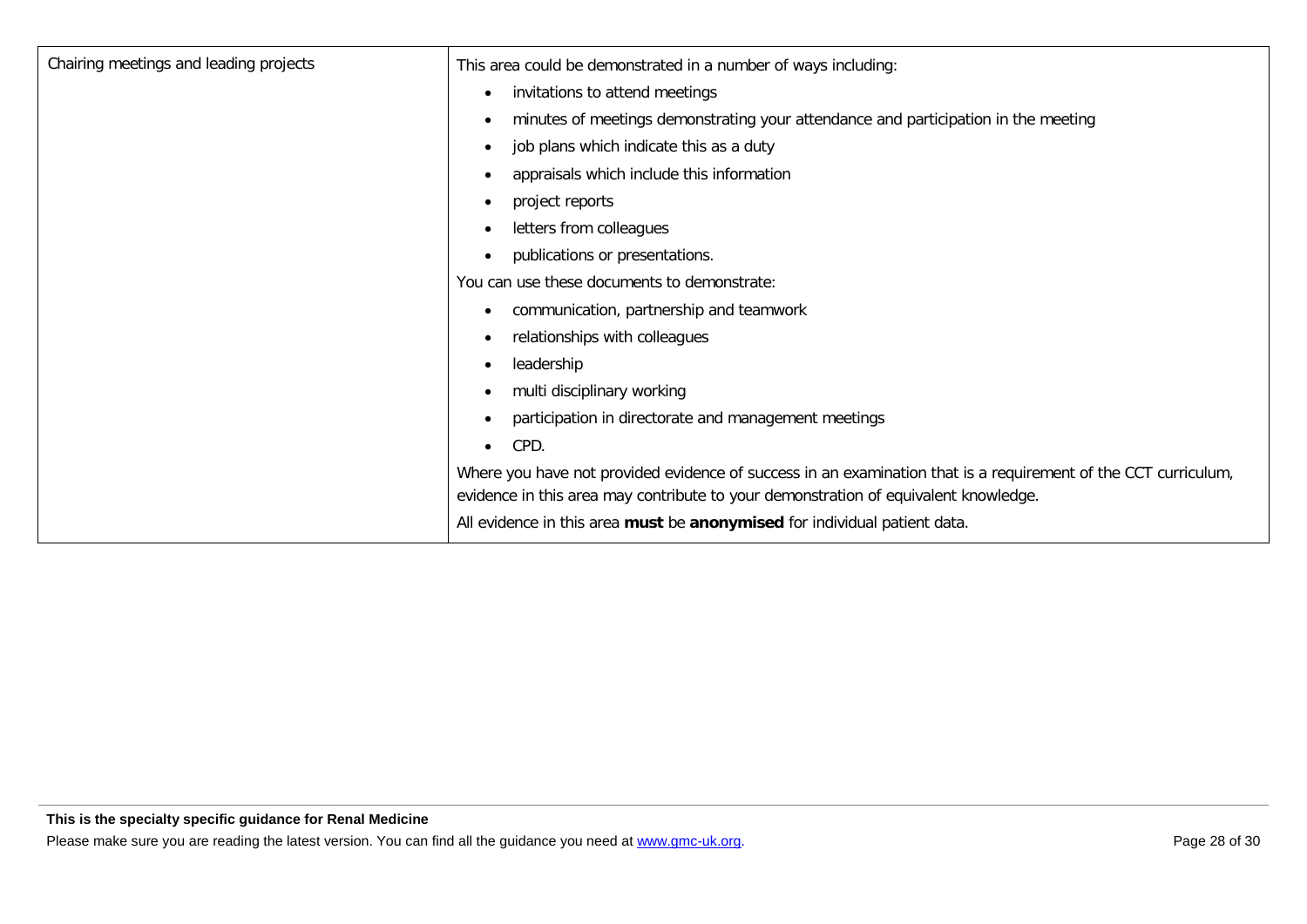## **Acting with honesty and integrity**

| Honesty and integrity                                                                                                                | You can demonstrate this with:<br>the declarations on your application form<br>$\bullet$<br>statements from your referees<br>$\bullet$<br>appraisal forms<br>$\bullet$<br>having no restrictions on your registration (UK based doctors)<br>Certificate of Good Standing (overseas based doctors). |
|--------------------------------------------------------------------------------------------------------------------------------------|----------------------------------------------------------------------------------------------------------------------------------------------------------------------------------------------------------------------------------------------------------------------------------------------------|
| Equality and human rights (including disability, human<br>rights, race, religion and ethnicity awareness and equal<br>opportunities) | You can demonstrate this with:<br>evidence of attendance at relevant courses (please provide details of course content)<br>$\bullet$<br>feedback from patients and colleagues<br>$\bullet$<br>statements from your referees<br>testimonials.                                                       |
| Data protection                                                                                                                      | You can demonstrate this with:<br>attendance at relevant courses (please provide details of course content)<br>$\bullet$<br>feedback from patients and colleagues<br>$\bullet$<br>your application and evidence being appropriately anonymised.                                                    |